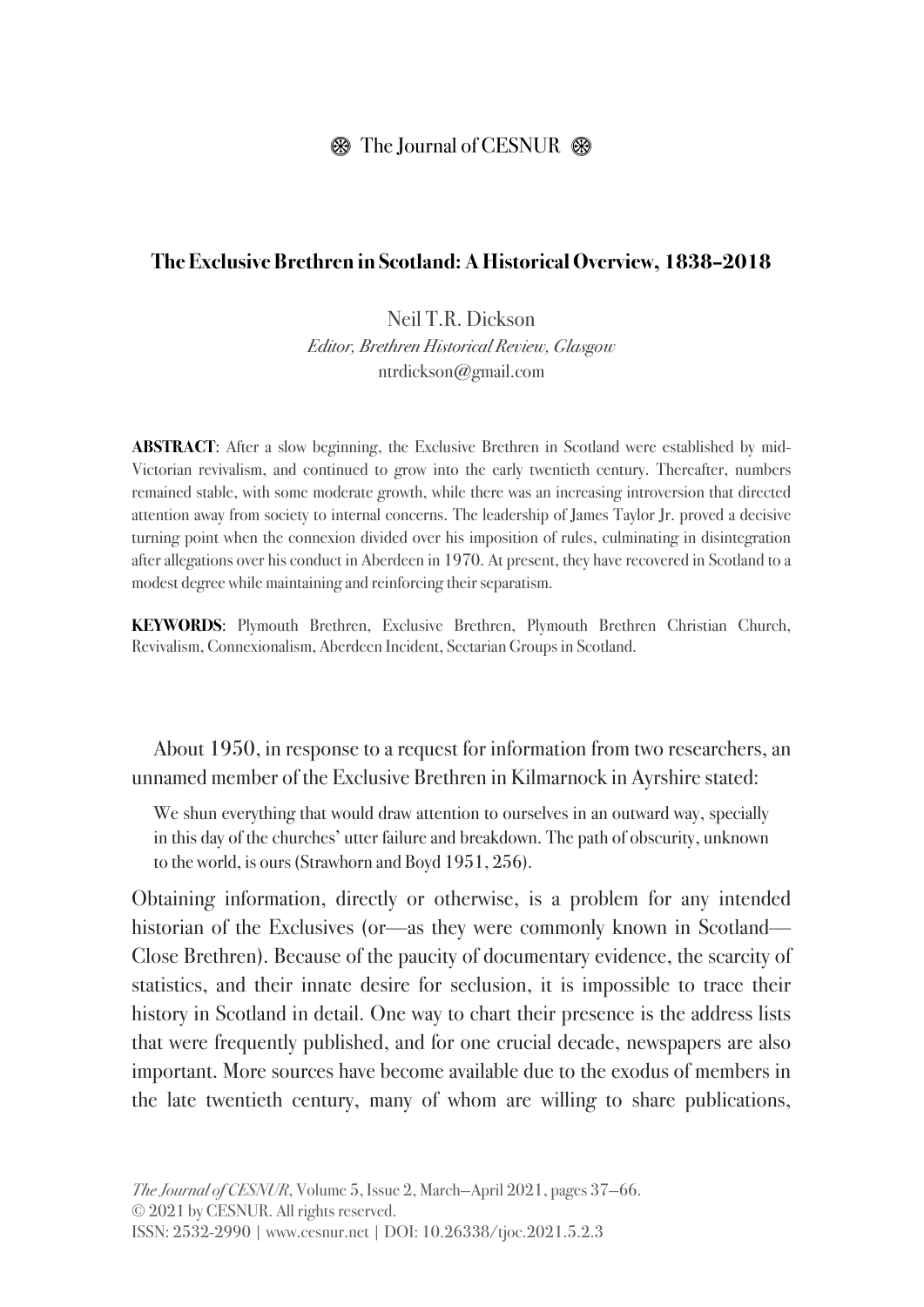documents, and memories. Although the testimony of former members is not without its historiographical problems (Wilson 1990, 19), without their help, this paper would have been much poorer. In it, a broad picture of the Scottish history will be attempted.

### Beginnings

The first extant record of a Brethren presence in Scotland is from 1838. John Nelson Darby (1800–1882), a scion of the Anglo-Irish landed class, had become the Brethren leader with the greatest influence due to his writings and his itinerancy in Britain and Europe. He reported in 1838 that "I am invited this week to Edinburgh, where thirty-six are gathered together" ([Darby] n.d., 3:234). This church, Darby discovered, had been in existence for some years, and it had evidently seceded from a larger body, for in a letter to a Swiss correspondent, he referred to it as being "un petit fragment d'un troupeau [a small fragment of a flock]" (Darby 1838, 294). He taught them his eschatology, which counselled true believers to separate from the professing church to await the imminent return of Christ, and he emphasized the need for an entire dependence on the Holy Spirit that would, he felt, lead to unity among Christians.

It is probable, given the enthusiasm with which Darby wrote of the encounter, and his use of the Brethren phrase "gathered together," that the Edinburgh church had already been moving towards Brethren views, and the invitation to Darby was to confirm them in them (Dickson 2002, 27–9). A congregation (or "meeting" or "assembly") seemingly continued to exist in Edinburgh, for a while at least. In 1848, the Brethren movement divided into "Exclusive" and "Open" sections, and from this point in the present paper, when "Brethren" is used without qualification, the Exclusives are intended. During this period, few in Scotland found their way into the movement. By 1860, there were only two or three meetings, which met in private houses (Miller [1879?], 83). If the Edinburgh one continued to exist, then it was probably in a rudimentary form.

The 1859 Revival, and the movements of religious fervor that followed it, proved a turning point for Brethren fortunes in Scotland. In 1859, Charles Stanley (1821–1888), who as "C.S." was a prolific writer of evangelistic tracts, heard with excitement from a fellow preacher of the "hundreds of souls seeking mercy" in Glasgow. On his first visit to the city, undoubtedly referring to his co-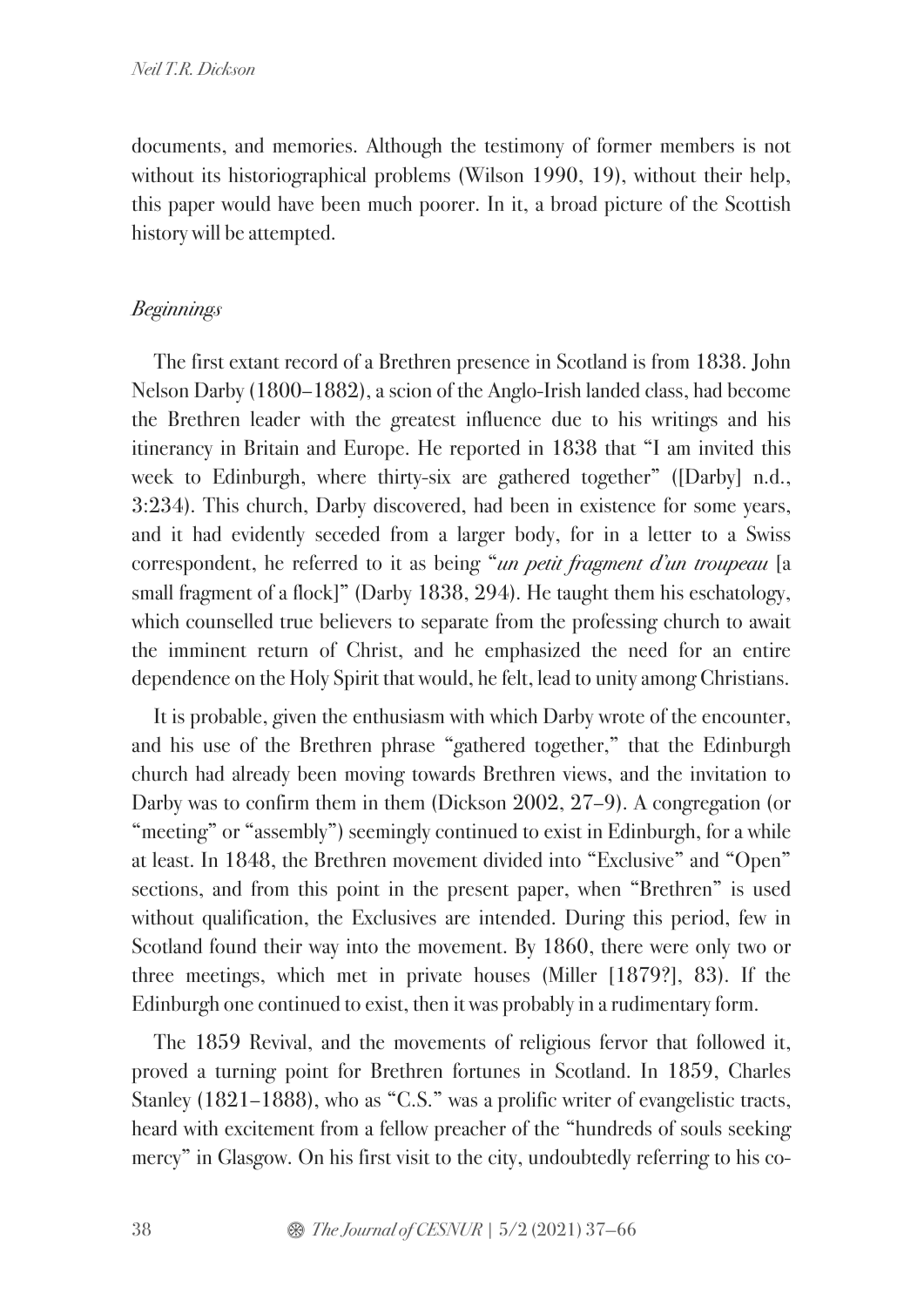religionists, he noted that "I only knew four Christians north of Scarborough" (S[tanley] [1889], 65, 97). When his business as a merchant supplying export houses brought him north, he became a frequent preacher in Scotland.

Darby was also in touch with other Exclusives who itinerated in Scotland, and who (to judge from their surnames) were Scots (CBA 1858. 1866a, 1866b). By 1868, a satisfied Darby was reporting "Scotland is opened in a way it never was before" ([Darby] n.d., 1:536). In 1874, one United Presbyterian minister in Coldstream in Berwickshire noted Brethren penetration of the county. He complained that they were "found in the wake of religious awakenings as constantly as sharks follow ships" (Mearns 1874, V, 40).

| Year | <b>Mtgs</b> | <b>Year</b> | <b>Mtgs</b> | <b>Year</b> | <b>Mtgs</b> |
|------|-------------|-------------|-------------|-------------|-------------|
| 1873 | 39          | 1882        | 85          | 1897        | 89          |
| 1874 | 43          | 1884        | 112         | 1901        | 122         |
| 1877 | 70          | 1885        | 112         | 1903        | 116         |
| 1878 | 75          | 1888        | 97          | 1906        | 120         |
| 1880 | 104         | 1895        | 112         | 1907        | 119         |

**Table 1.** Exclusive meetings in Scotland 1873–1907. Sources: Printed address lists for the relevant years.

As Table 1 shows, the 1870s saw a marked growth in the number of meetings, with an increase of 161.5 per cent between 1873 and 1880. As the Table also shows, this increase, although slowing considerably, continued into the twentieth century. Most of these initial assemblies were undoubtedly small, of perhaps a dozen to some twenty people, and a number existed only for a few years. In three years—1882, 1888, and 1897—there was numerical decline, undoubtedly due to the schisms in these periods that had originated in England. Numbers quickly recovered, however, as meetings appeared in new places (Miller [1879?], 83). Mid-Victorian revivalism had created the conditions for the Brethren to grow.

About 1879, Andrew Miller (1810–1883), a Scottish-born businessman who wrote church history from a Brethren perspective, noted that the Brethren were well represented in Edinburgh. He put their Scottish growth down to a mixture of their own revivalism and attracting Protestant evangelical proselytes (Miller [1879?], 83). One indication of early success in the city had been the relocation there of Walter Wolston (1840–1917), a native of Devon who was a convert of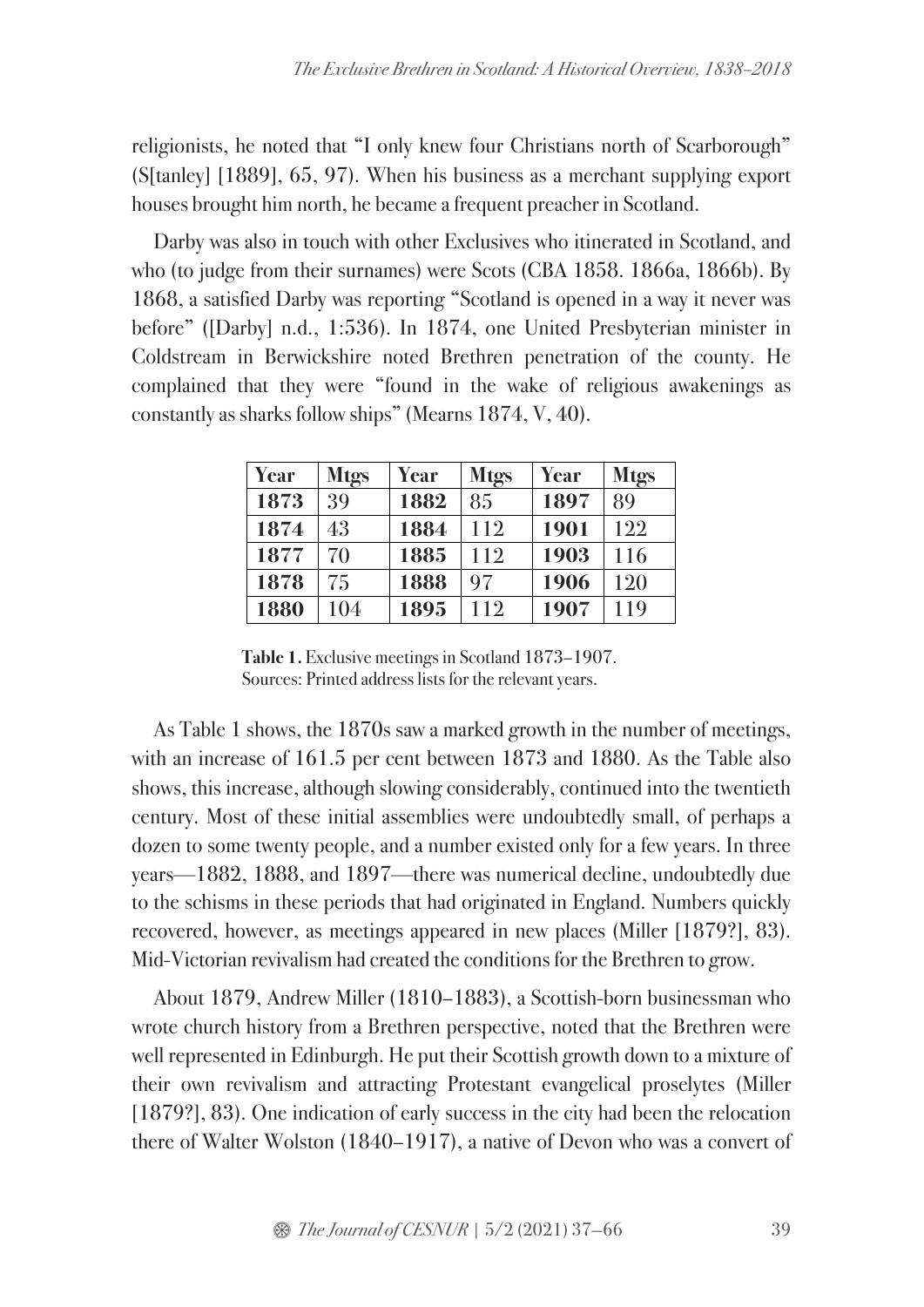Charles Stanley. In 1864, he had moved to Edinburgh to work as a house surgeon, and later as a general practitioner, also becoming president of the British Homeopathic Society (G[ray] 1931, 141–42). The Edinburgh Brethren founded a publishing press and tract depot, which issued a magazine and Wolston's own numerous evangelistic tracts for gratuitous distribution. The latter were often based on a Scottish incident which showed the fragility of life, such as one that described the loss of an east-coast fishing vessel with thirteen people in 1886—a tract which cost  $2d$ , for three and had a print run of at least five million (W[olston] [1886?]).

In addition, Wolston wrote some twenty-five books, and held public lectures, often for university students. As one of the leading popularizers of Darby's theology, he greatly increased the influence of Exclusives in Edinburgh, including, presumably, the city's middle classes among whom he lived in the prestigious Charlotte Square. The reception of ministers in the Scottish churches to the appearance of the Brethren was hostile in the extreme (Gribben 2002, 34– 53), and one minister unsuccessfully pestered Wolston to provoke a controversy (Ireland [1873]). One clerical exception was a former Free Church of Scotland minister, William Reid (1822–1881), who defected from his Presbyterian congregation in Carlisle to the Brethren, and returned to Scotland to live in Edinburgh from 1875 (Cross 2003, 126–31).

Darby continued coming to Scotland until 1881, visiting all five of its cities, including Perth ([Cross?] 1992). His presence demonstrates the rising numbers of Brethren in Scotland, and it drew them more surely under his leadership. The address lists show that their meetings were found in much the same places as the Open Brethren in Scotland, especially in communities in the industrial Lowlands. In a number of places, members from the recently formed Open assemblies ceded to the Exclusives in the 1870s and the early 1880s, such as at Larkhall in Lanarkshire and Annbank in Ayrshire (Chapman 1929, 25–6; Hay n.d., 16–7).

There were two significant exceptions to the geographical concurrence of Exclusive and Open assemblies. By 1880, the address list shows that the Exclusives were better represented in the Borders, which might be due to the easy access to the south-east region that the influential Edinburgh Brethren had. Undoubtedly a further influence was the itinerant preaching of John Wilson Smith (1842–1922) of Cumledge House near Duns in Berwickshire, who had become an adherent of the new movement. A former captain in the Indian Army,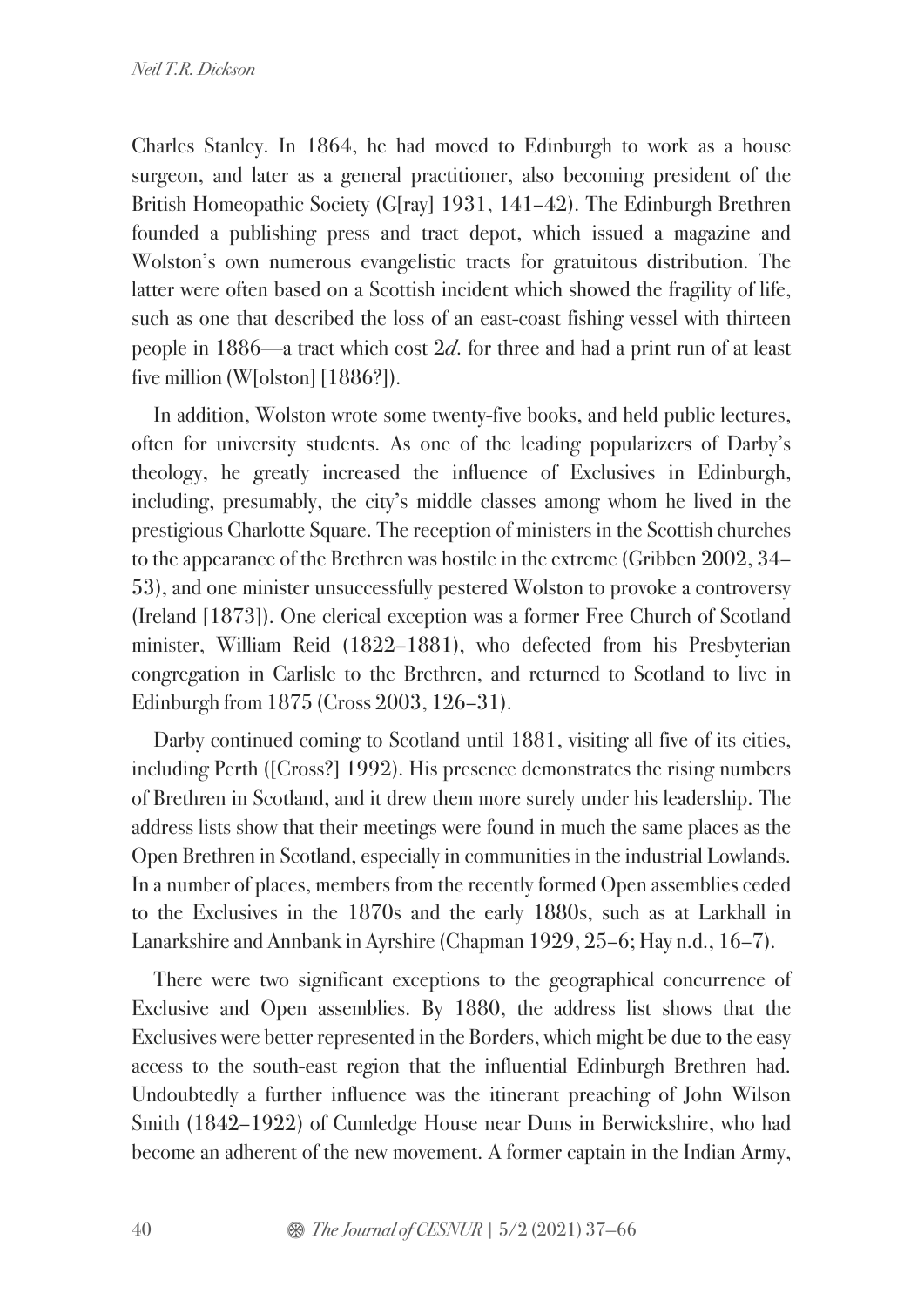and of independent means, he contributed to the construction in 1877 of the Working Men's Institute in Duns, probably thereby ensuring that the Brethren meeting room would be integrated within the building (Wallace 1985, locations 3131–63).

The Brethren also obtained an earlier presence in the fishing communities of the north-east. They first appeared in Aberdeen, which had been visited by associates of Darby since the late 1850s, when a banker who was member of a Baptist church ceded to form a meeting, probably in 1866 (Gammie 1909, 359– 60). Their presence in the city was strengthened by the arrival at the university in 1868 of Christopher Davis (1842–1871), an Afro-Caribbean medical student who had joined the Brethren in his native Barbados, and whose preaching and appearance was a sensation in the city (Dickson 1999, 167, 154). Davis was also involved in forming the first assembly of any kind in inland Aberdeenshire at New Deer (R[oss] [1904], 117).

On the Moray Coast, greater detail is available for Brethren origins due to an unpublished history written by a member, William Chalmers (c. 1875–1959), which preserves early oral memories. In the fishing communities strung along its seaboard, the principal herald of the revival was James Turner (1818–1863), a Methodist lay preacher and former cooper. His preaching was dramatic and accompanied by emotional scenes, including frequent "prostrations" (Jeffrey 2002, 184, 192–93). A number of his converts were attracted to the Brethren. Findochty had been especially affected when Turner visited there in 1860, where he stayed with a fisherman, George Flett (*fl.*1860s–70s) (McHardie 1889, 116– 42). In 1869/70, some ten years after the visit, Flett began commemorating the Lord's supper in his house, joined by, among others, a former Baptist and a Methodist. A group from Banff also met with them, led by one of Turner's converts who had experienced an evangelical conversion in dramatic circumstances in nearby Portknockie.

All along the north-east coastline during the 1870s, meetings were founded, such as in Macduff, where one was commenced after the migration of a meeting member to the town (Chalmers [1949], 11–22, 15–6, 33–4). The north-east movement was put in touch with wider Brethren when an Edinburgh doctor, the son of one of the Findochty members, brought news of similar groups in the Scottish capital. The process of identifying with the Exclusives was completed between 1877 and 1880 when they first appeared in the extant address lists, and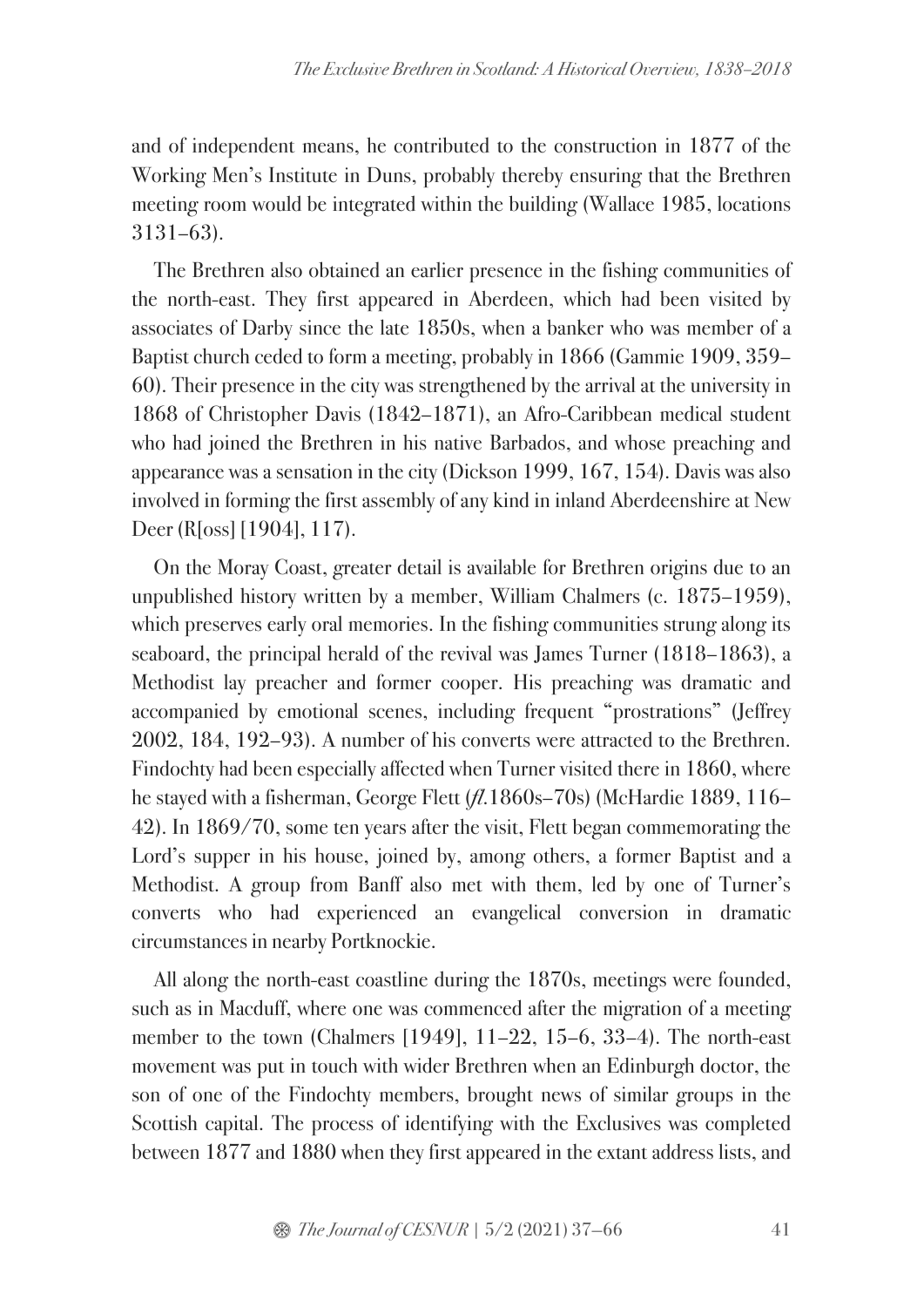by 1882, there were twenty meetings in the region. They continued to attract the converts of nondenominational revivalism, such as, in the 1890s, those of the evangelist James McKendrick (1859–1938) (Dickson 1999, 159–60), and also others dissatisfied with the condition of their churches, as happened at Lossiemouth in Moray around 1898 (Chalmers [1949], 33–4).

## Appeal

Initially on the Moray Coast, according to Chalmers, the emergence of the Brethren was a spontaneous movement, without contact with meetings elsewhere (Chalmers [1949], 152, 155). Features germane to mid-Victorian revivalism generated this extemporaneous impulse. Lay revivalists and their converts were impatient with institutionalism and encouraged the intense fellowship of praying societies. They preached a message of salvation through Jesus, which appealed to the primitive Christian unity they found in the Bible. Brethren assemblies formalized these features (Dickson 2002, 69–73). Kenneth Jeffrey cites various other reasons why they were attractive to revival converts on the north-east coast. The fishing folk were alienated from the established churches due to their neglect; the style of an assembly fitted the piety they had learned in the revivals; and principally, the independent and egalitarian nature of the meetings was congruent with their community life (Jeffrey 2002, 226–28). The "societies of petty entrepreneurs" that common ownership of fishing vessels promotes (Thompson, Wailey, and Lummis 1983, 203) gave rise to an autonomy of action that made assemblies, as churches of the laity, attractive.

Such Brethren evidence there is from elsewhere also suggests that assemblies appealed to individuals with a high degree of autonomy. Table 2 sets out those sixty-seven individuals in three early address lists who gave their employment as an aid to contacting a meeting through them. There are problems with the classification, as it is not known whether, for example, the bakers or masons were employers or employees, and there would be a considerable difference in wealth between a tenant farmer such as the one listed for Shapinsay in Orkney and James Stone (1830–1914), listed for East Kilbride and lessee of one of the largest Lanarkshire farms of the Earl of Eglinton (1841–1892) (Dickson 2002, 76–7, 296–97). It is a reasonable supposition, however, that the majority, if not all, the trades people, were owners. Shopkeepers who might readily be found were more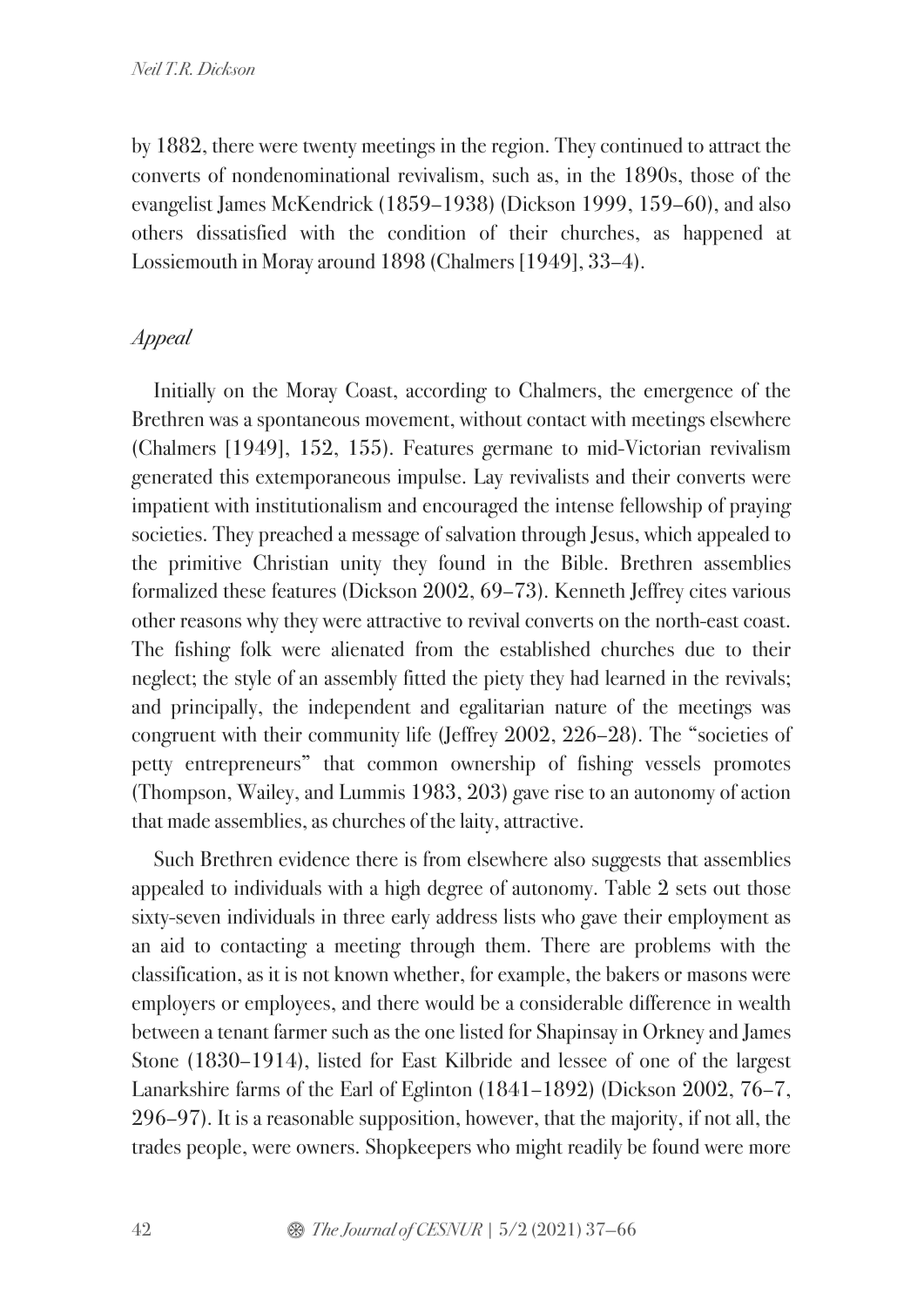likely to be listed than assistants whose employers might regard citing their workplace as an unwarranted liberty. Availability probably explains why a coastguard is listed for Peterhead rather than a fisherman.

| <b>Manufacturer</b> | <b>Farmer</b> | <b>Manager</b> | <b>Intermediate</b><br>professions | <b>Trades</b><br>people | <b>Skilled worker</b> | <b>Unclassified</b> |
|---------------------|---------------|----------------|------------------------------------|-------------------------|-----------------------|---------------------|
| iron founder        | farmer        | banker         | teacher $(2)$                      | baker $(2)$ ,           | coastguard,           | female railway      |
|                     | (7)           | (3),           |                                    | blacksmith              | drill instructor,     | goods station       |
|                     |               | steward        |                                    | (4),                    | engine driver,        | employee            |
|                     |               |                |                                    | bookseller              | fisherman $(3)$ ,     |                     |
|                     |               |                |                                    | $(2)$ , cabinet         | gardener,             |                     |
|                     |               |                |                                    | maker,                  | joiner $(2)$ ,        |                     |
|                     |               |                |                                    | confectioner,           | $masson (5)$ ,        |                     |
|                     |               |                |                                    | draper $(6)$ ,          | painter,              |                     |
|                     |               |                |                                    | general                 | plumber,              |                     |
|                     |               |                |                                    | merchant,               | postman, sick         |                     |
|                     |               |                |                                    | $\rm grocer(4),$        | nurse, station        |                     |
|                     |               |                |                                    | ironmonger              | master                |                     |
|                     |               |                |                                    | (2),                    |                       |                     |
|                     |               |                |                                    | shoemaker               |                       |                     |
|                     |               |                |                                    | $(6)$ , tailor $(2)$ ,  |                       |                     |
|                     |               |                |                                    | upholsterer             |                       |                     |
|                     |               |                |                                    | (2),                    |                       |                     |
|                     |               |                |                                    | watchmaker              |                       |                     |

**Table 2.** Employments cited for contact addressees in meeting address lists, 1873, 1877, and 1882.

Sources: List of Meetings, January 1873; List of Meetings [1877]; List of Meetings, June 15. 1882.

Note: numbers in brackets indicate how many were listed as being in a particular employment. Care has been taken to eliminate double counting.

Despite these caveats, the pattern is suggestive. None of those listed appeared to belong to the middle class, although clearly members of this class were present elsewhere in Scotland, such as John Murray Robertson (1844–1901), who, as his entry on the online "Dictionary of Scottish Architects" makes clear, ran a highly successful architect's practice in Dundee, and was responsible for several of the city's significant public buildings (Dictionary of Scottish Architects 2016).

The address list contact for Bo'ness in 1873 and nearby Linlithgow in 1880 and 1882 was William Gardner (1821–1904), a small-scale rentier and the owner of the Linlithgow Iron Foundry, a small manufacturing firm. Probably, like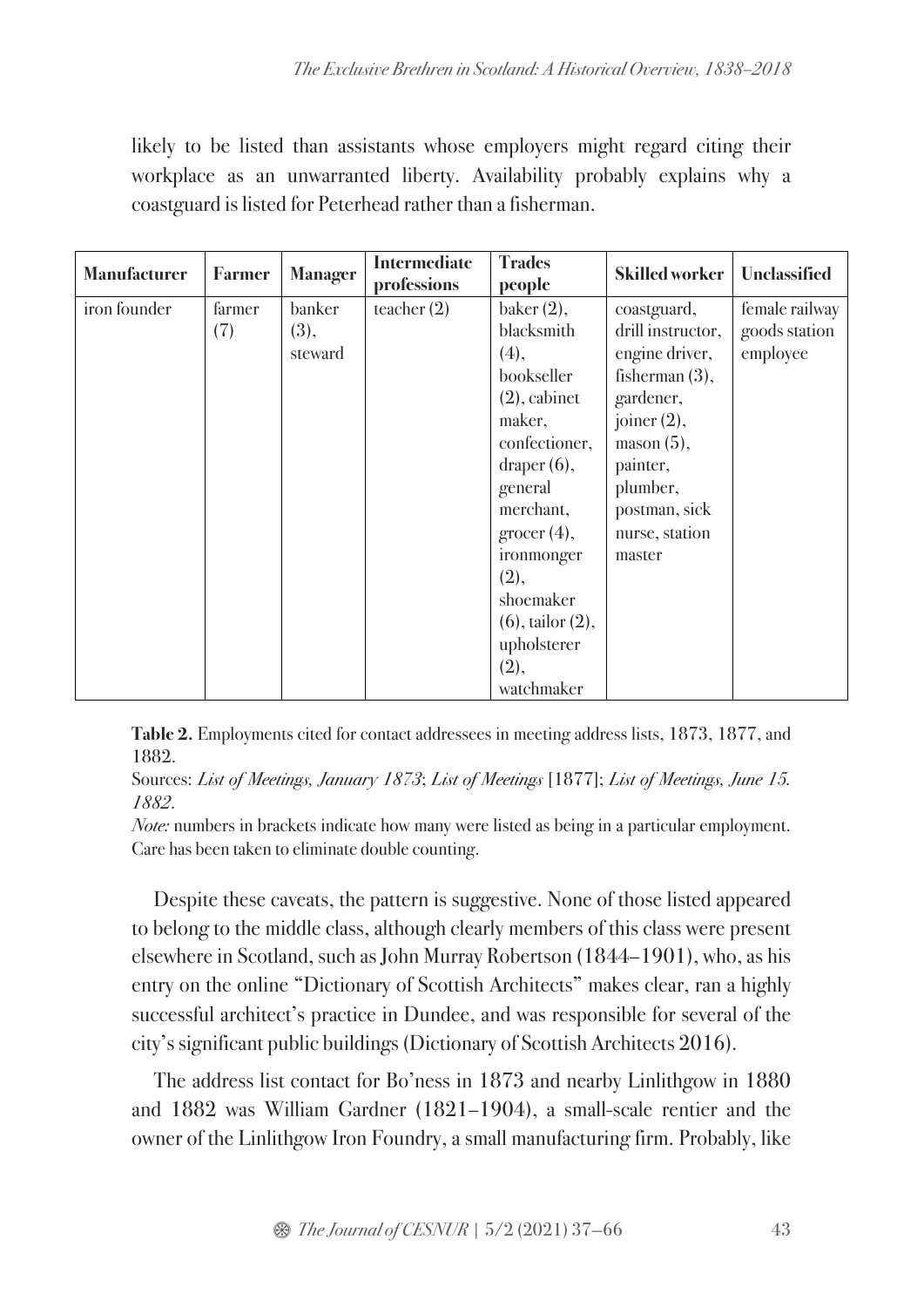the majority—however they are classified—he belonged to the intermediate lower-middle class—the farmers, teachers, and the largest group of all, the trades people, comprising just over half the sample, who, as has been argued, were probably shopkeepers. The next largest category is the skilled workers, though at least some of those listed as masons, and probably others among the skilled workers, were also employers.

Doubtless in communities with greater homogeneity of employment, such as Cockenzie in East Lothian, for which two fishermen are listed in 1877, or Gardenstown in Banffshire, for which one was listed in 1882, many meeting members would follow identical callings. Invisible in the Table are the colliers, although there were meetings in villages in which mining was the dominant occupation as well as in small hamlets, such as Glenbuck in Ayrshire or Haywood Colliery in Lanarkshire, that were composed entirely of miners' rows. The social pattern that emerges from this limited sample is similar in this period to the better evidence for the much larger Open Brethren, but the substantial number of trades people listed suggests a higher degree of modest prosperity among Exclusives. Like the Open Brethren, however, they evidently appealed to independent and self-directed individuals in the intermediate and skilled working-class who were searching for meaning (Dickson 2002, 288–97, 305–9).

Brethren membership also encouraged literacy. James McBroom (1868– 1951), a coalminer from Ayrshire, as his biographical entry on the Stem Publishing website notes, was illiterate when he had an evangelical conversion, but he taught himself to read and write from a Bible and a concordance he had bought. His subsequent religious writings show an extensive vocabulary, a knowledge of Greek, and that he also read secular authors.

A later example also shows the cerebral piety adherents found in the Brethren. Table 3 is an analysis of a probably unique instance of a Scottish Exclusive library list (McBeth 1930). It was compiled in 1930 by one member from a lower social class, Alex McBeth (1899–1985), a farm byreman from Hamilton in Lanarkshire. McBeth was in one of the secession connexions, but his sizeable library might be taken as typical of Exclusives as a whole. It was composed almost entirely of Brethren writers or periodicals, but among the mainly religious reference books was a Greek grammar and Joseph Angus' (1816–1902) Hand Book of the English Tongue (1861). The movement appealed to autodidacts, and in turn encouraged literacy.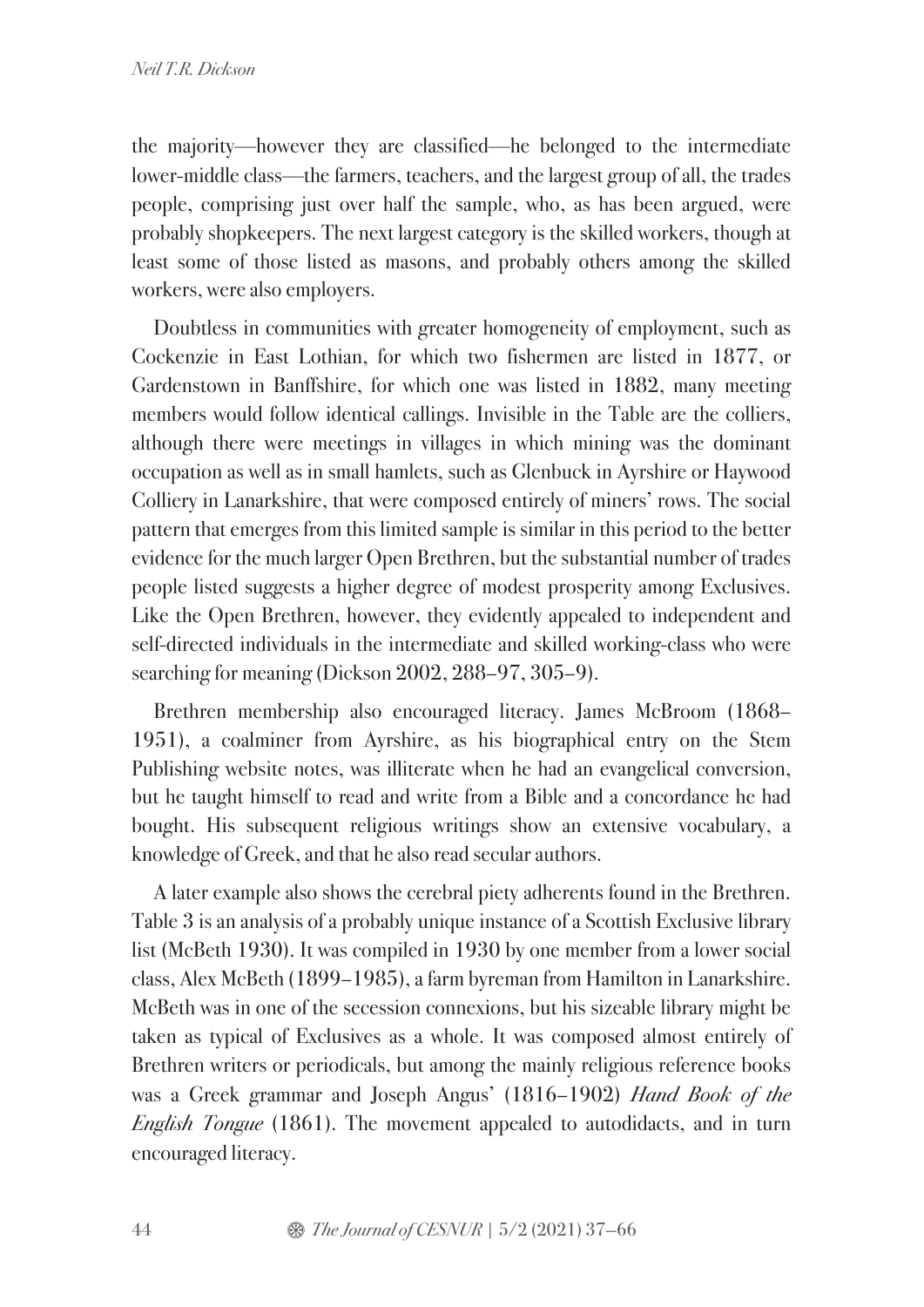| Author                  | W. Kelly         | J. N. Darby                                   | C. H.<br>Mackintosh | C. E. Stuart       | Misc.<br><b>Exclusive</b> |
|-------------------------|------------------|-----------------------------------------------|---------------------|--------------------|---------------------------|
| Vols.                   | 42               | 23                                            | 13                  | 13                 | 31                        |
| Misc.<br>other<br>works | Open<br>Brethren | Non-<br><b>Brethren</b><br>Religious<br>works | Periodicals         | Reference<br>works | Unidentified              |
| Vols.                   |                  |                                               |                     |                    |                           |

**Table 3.** Alexander McBeth's library, 1930.

Source: University of Glasgow Library, Special Collections, MS Gen 1676, Papers of Alexander McBeth, "Number, Description, and Name of Author of books in my library." Note: Due to the number of multi-volume works in the collection, volumes rather than individual works have been counted.

When the Edinburgh doctor had connected the north-east meetings with the Brethren, he had also informed them, notes Chalmers, that they were in some respects too "loose." From this point they had withdrawn from association with other churches (Chalmers [1949], 15). That dissatisfaction with the existing denominations also formed part of the appeal of the Exclusives, can be seen from the words placed, relatively plausibly, into the mouth of a "Darbyite" in 1879 by one versifier in Scots from Duns. Speaking of the Established Church, he has his character say, "T'm gled, that frae yon ruins, the Lord / Has rescued me,  $\alpha$ precious jewel [sic]" (Watts 1879, 4).

The approach made to potential recruits from evangelicalism can be seen from the example of Donald Ross (1823–1903), an influential Open Brethren evangelist. When Ross moved to Edinburgh in 1874, he was invited to take tea at the house of an Exclusive, where two of the leaders met with him. If he agreed to join with them, he was told, he would have to confine his activities to their circle of meetings and also judge George Müller (1806–1908), the celebrated Open Brethren pastor of Bethesda Chapel in Bristol, "a defiled man." Stringent conditions like this would limit the appeal for most evangelical leaders, and Ross rejected the approach (Ironside 1942, 72). Those who did become adherents, however, evidently found attractive the moral and ecclesial purity that Exclusivism offered (Shuff 1997).

The drive towards purity is evident in a letter of excommunication issued by one East Lothian meeting in 1889 to a nameless young woman for an unspecified misdemeanor: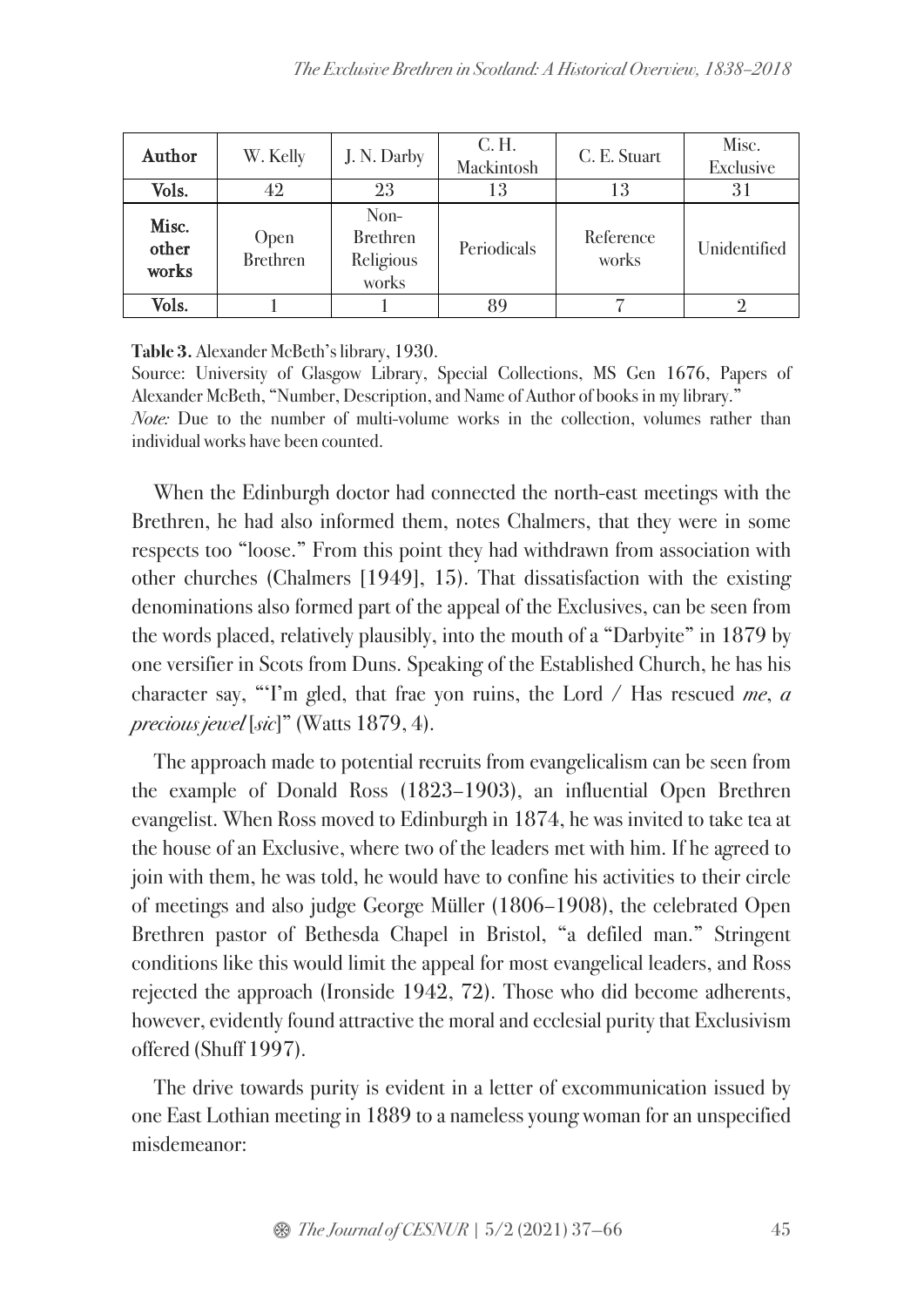The Assembly of God in Dunbar have to inform you that you are no longer in fellowship with the Saints gathered to the name of the Lord Jesus Christ. The honour of God and of Christ and of the Holy Spirit demands at the hands of the Assembly the exclusion of you from it. It is a solemn thing to be put outside the Assembly of God, and ought to be thought of as such by you. God has a habitation on earth, and you have been excluded from it; distance and reserve towards you, of the whole household which has put you outside as a wicked person, becomes each one who remains in it, who knows and honours that house and the God who dwells there (Scott 1889, 4).

Also apparent in the letter are the high-church claims being made for the meetings. The perception of the offender's essential malignancy necessarily entailed the separation of the members from contamination.

### Increasing Introversion

Turned inwards, these attitudes created divisions, which were due to conflicts over either doctrinal issues or ecclesiastical procedure. The secession which affected Scottish Brethren most was of the latter sort. This was the Glanton division of 1908, named after the village in Northumbria that was at the center of the dispute. The point at issue was the proper process by which to receive members back into fellowship from the divided neighboring meeting in Alnwick. The central London brothers' meeting rejected the course adopted by the assembly in Glanton, thus precipitating a worldwide division. In Scotland, at least fifty-two meetings formed the new connexion ([Wolston] [1907]), undoubtedly partly due to the influence of Wolston, who had adjudicated in the original dispute and was among the dissenters from the London judgement. The majority of Edinburgh Brethren went with the separatists (Wolston 1908, 15–27). Shetland, too, was badly affected, with two assemblies splitting and the other three meetings and three preaching points seceding. In this they were following the "leading brother," the itinerant preacher, William Huggins (1854/5–1932).

The decisions of the London brothers' meeting were determinative for the connexion worldwide (Akenson 2018, 311–19), from which came the unofficial name, "London Exclusives," but they were also informally named after the principal contemporary individual in the connexion, which, for much of the twentieth century, meant "Taylorite." Wolston felt those who adhered to the London decision,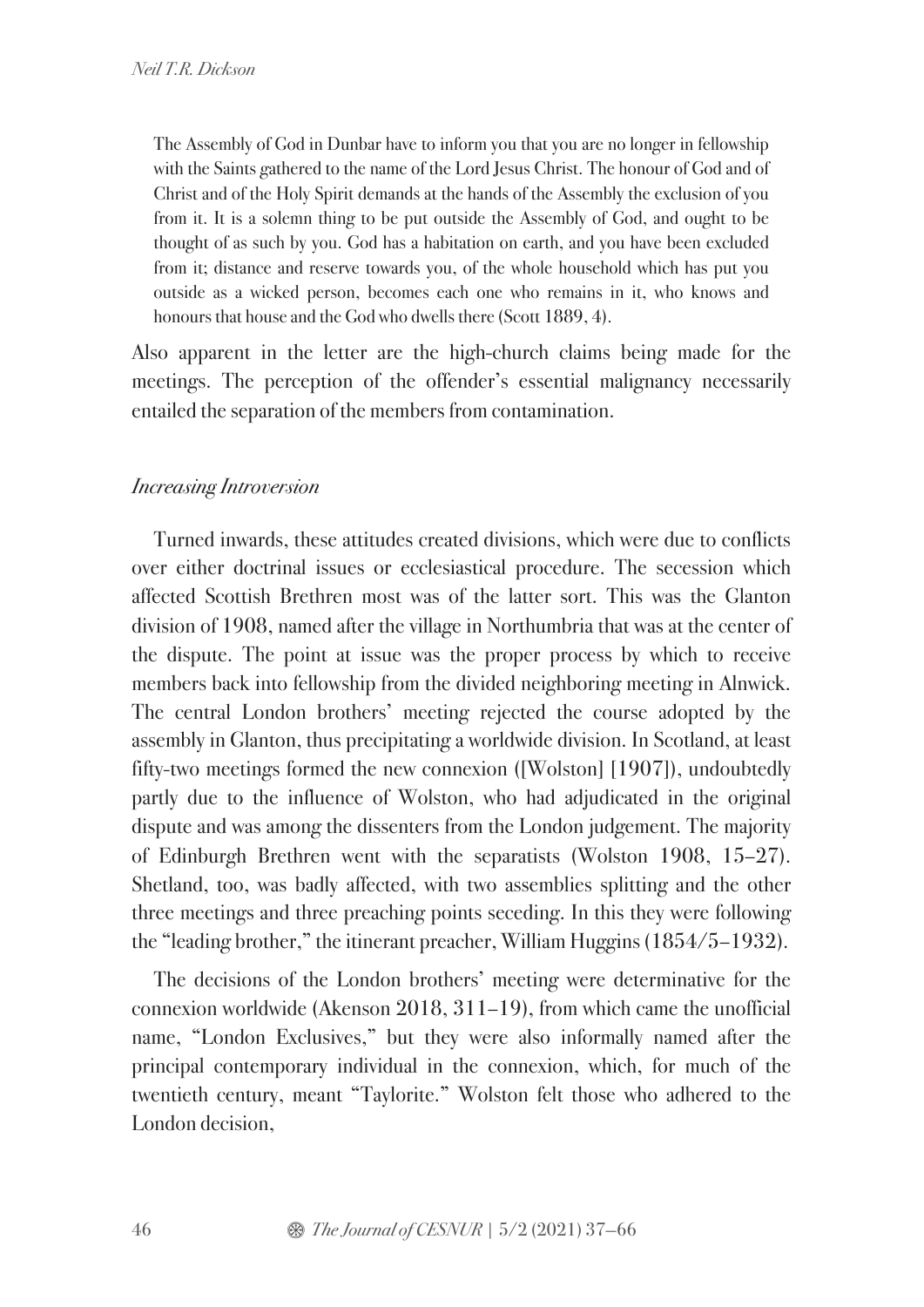were those before whose minds that which pertained to the Church—its privileges, its blessings, its destiny—loomed much more distinctly, while points of ecclesiastical procedure held great sway (Wolston [1908], 28).

Evangelism ceased to be their principal concern, partly due to secession of those such as Wolston, and they became increasingly preoccupied with in-group ideology.

Some evangelicals, however, particularly within the Open Brethren, did continue to be attracted to Exclusivism. After the First World War, a significant number of their members in Peterhead transferred to the Exclusives (Adams 1972, 49). Elsewhere in Scotland, c.1925, Open Brethren seceders re-formed the Exclusive meeting in Leadhills in Lanarkshire, and in the 1930s a significant number seceded to the one in Bo'ness in West Lothian (CBA 1987; [Gibb] c.1980, 15).

One significant accession in the 1930s was Stanley McCallum (1904–1987) from Macduff. A cook on a fishing trawler, after his conversion through the Open Brethren, the boat's owner won him for the Exclusive meeting in the town (Oberg n.d.). The evangelistic emphasis probably lasted longest in the north east, where the Fisherman's Revival of 1921 had again impacted deeply on the Exclusives (Webster 2013, 33). There are examples of later converts, such as the Peterhead house painter who in the early 1960s was won from an alcoholic's life (Adams 1972, 18–9).

This conversionist emphasis might be found elsewhere, like the Stornoway meeting, founded by A.P. Cecil Lawrence (1900–1972) in 1934, when as a partner in a Peterhead textile firm, he had established a factory on Lewis. There, Lawrence could be heard preaching for conversion in the light of the imminent rapture (Mair 1994, 23–4). But the more general displacing of evangelism from a central place is clear from the narrative arc of Chalmers's Moray Coast history, written in 1949. It follows the pattern of Miller's widely read, three-volume Short Papers on Church History (1873–8) in first tracing the history of the Western church and then the emergence of the Brethren from radical evangelicalism, but unlike Miller, it concludes on a purely internal note on contemporary theological concerns among Exclusives, that the "ministry now before the saints is largely concerning the Spirit of God" (Chalmers [1949], 31).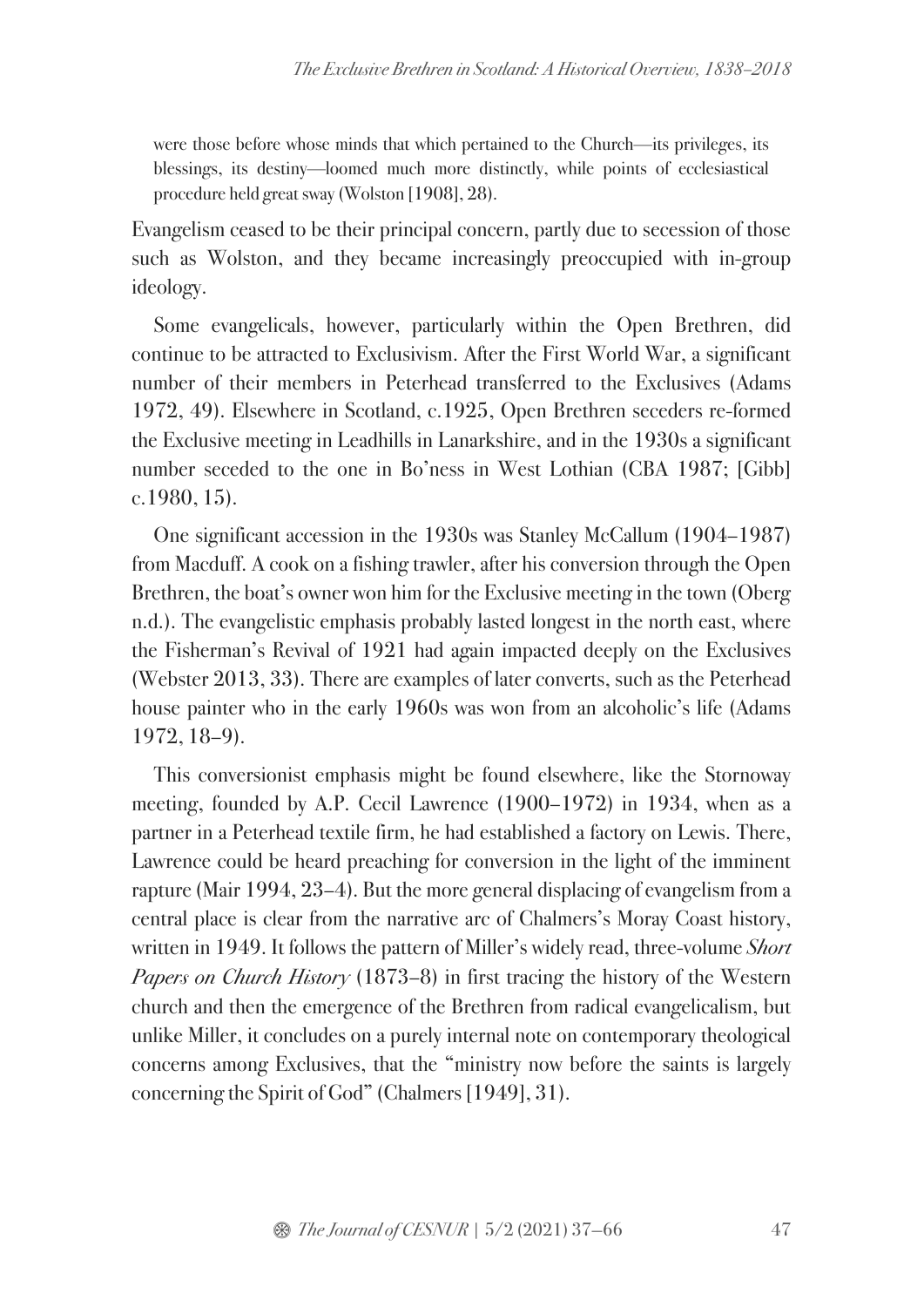| Year                           | 1907 | 1911 | 1923 | 1925 | 1926 | 1927 | 1928 | 1929 | 1931 |      |
|--------------------------------|------|------|------|------|------|------|------|------|------|------|
| <b>Meeting</b><br><b>rooms</b> | 119  | 92   | 88   | 89   | 88   | 83   | 84   | 87   | 91   |      |
| Year                           | 1933 | 1935 | 1936 | 1937 | 1938 | 1943 | 1946 | 1951 | 1952 | 1953 |
| <b>Meeting</b><br>rooms        | 87   | 89   | 89   | 92   | 96   | 93   | 93   | 96   | 96   | 100  |
| Year                           | 1955 | 1956 | 1957 | 1962 | 1963 | 1965 | 1969 | 1970 | 1971 |      |
| <b>Meeting</b><br>rooms        | 100  | 101  | 103  | 95   | 78   | 75   | 68   | 66   | 13   |      |

**Table 4.** Exclusive meeting rooms in Scotland, 1907–1971.

Sources: printed address lists for the relevant years; [Graham Pillar], "Atlas of Meeting Rooms, October 1969;" "Assemblies in Scotland. June 1971," reproduced sheet.

Note: due to the capping of assembly size in 1933, meeting rooms in which the Lord's supper was commemorated have been counted, rather than the whole assembly in a town or "city" grouping.

Perhaps inevitably, Wolston had complained of the rise of a sectarian spirit (Wolston 1908, 28–30). He had had been critical of the new "American teaching" propounded by James Taylor Sr. (1870–1953), who held there could be no gospel without the assembly, an idea inimical to the low-church nature of evangelicalism (Holden 2020, 79–101). Taylor, according to his biographical profile on the "My Brethren" website, was born in Ireland and had first joined the Brethren in 1884 in Paisley in Renfrewshire, where he had been extending his knowledge of the linen trade, before emigrating in 1888 to North America, settling in Brooklyn a year later (Mybrethren.org n.d.). He created further distance from evangelicalism when in 1929 he rejected the sonship of the Second Person of the Trinity as eternal (Holden 2018, 249–77).

To take account of the new thinking, the hymn book used by Exclusives was revised in 1932 (Holden 2014, 215–17), which led to some local divisions. Pamphlets protesting against the alterations were issued from places as far apart as Aberdeen and Ayr. The Ayr pamphleteer complained about the lack of consultation. Along with others, he had been excommunicated, and he claimed that the use of the revised hymn book was being "enforced" and made "a test of fellowship" (Middleton [1932], 12–3).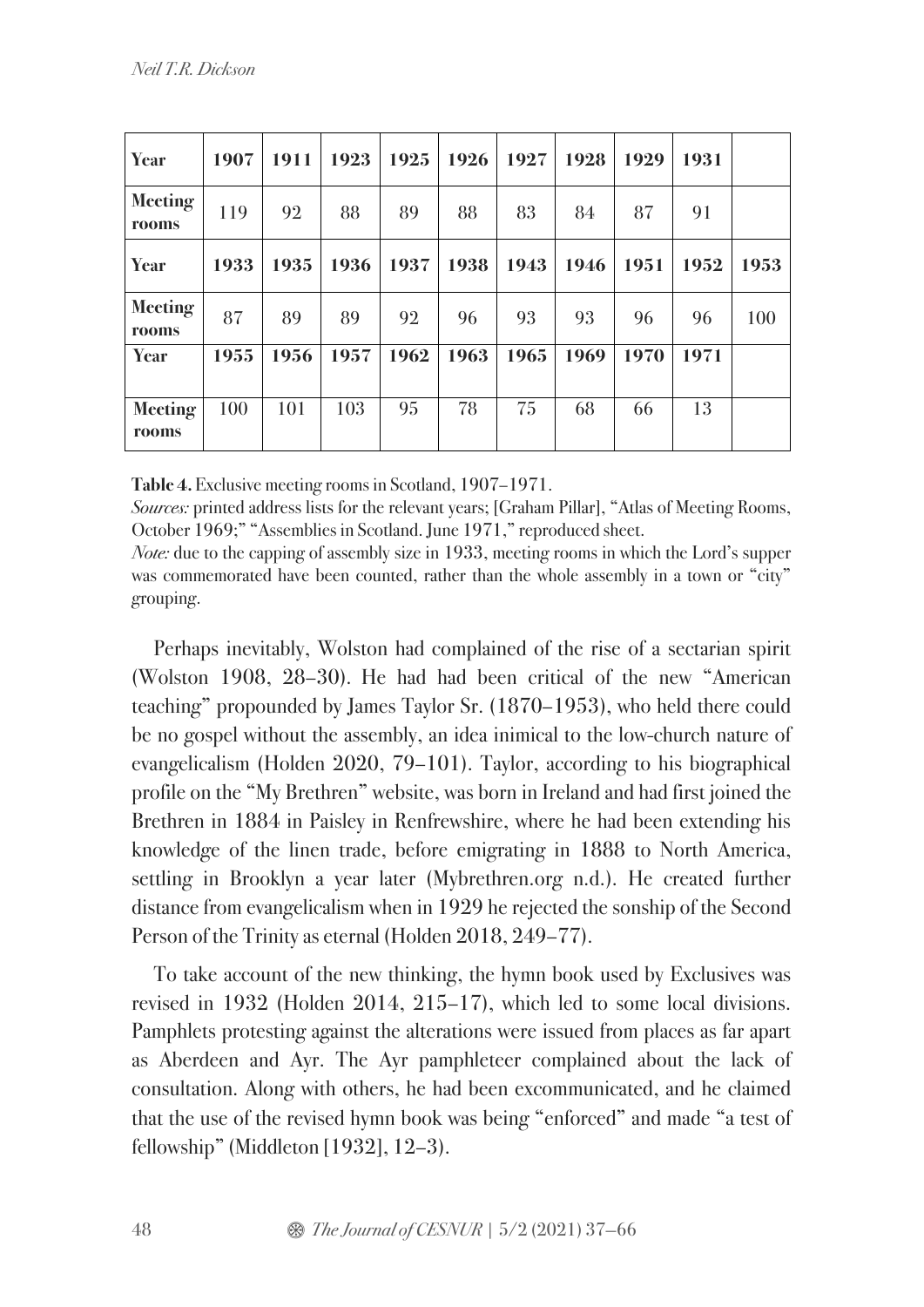In the earlier twentieth century, such secondary separation from fellow believers did not necessarily mean equally absolute separation from society. One Edinburgh member, John Storey (1879–1965), a Fellow of the Royal Astronomical Society, for example, had his career as first assistant to the Astronomer Royal of Scotland interrupted in the First World War by working in Naval Ordnance, for which he was awarded an MBE (Scotsman 1918).

More usually in times of war, however, as conscientious objectors, tensions between Brethren and society increased. In Port Seton during the First World War, David Stott (1875–1939) found his shop ostracized by many of the locals. After he returned from Wormwood Scrubs, where he had been imprisoned as a conscientious objector, he decided to move with his family to England (Stott 2017, 79–82). Even when conscientiously objecting to National Service, they could be treated unsympathetically as one Exclusive doctor found at an appeals tribunal in Dundee (Courier and Advertiser 1952). The connexion had increasingly moved during the twentieth century, in Bryan Wilson's (1926– 2004) typology, from being a conversionist sect to being an introversionist or pietist one, 'which directs the attention of its followers away from the world and to the community" (Wilson 1967a, 28).

## The Taylor Years

Table 4 shows the drop in the number of meetings by 1911 due to the Glanton division. The Table also shows that the numbers remained relatively stable until the mid-twentieth century, with allowance for dips undoubtedly due to war and migration, for probably, like the Open Brethren, they were more likely to emigrate (Dickson 2002, 306–7, 392). Membership perhaps increased to a degree, as Scottish Exclusives almost certainly shared in the evangelical resurgence in Britain after the Second World War. Roger Shuff has argued that in England the connexion probably reached its maximum strength at some point in the early to mid-1950s (Shuff 2005, 184), and possibly the same was true for Scotland. Endogamous marriages and the retention of members and of their children in close-knit families kept numbers buoyant. Most meetings had been long-established since the previous century and possessed a strong sense of Exclusive identity. The continued rise in the number of meeting rooms from the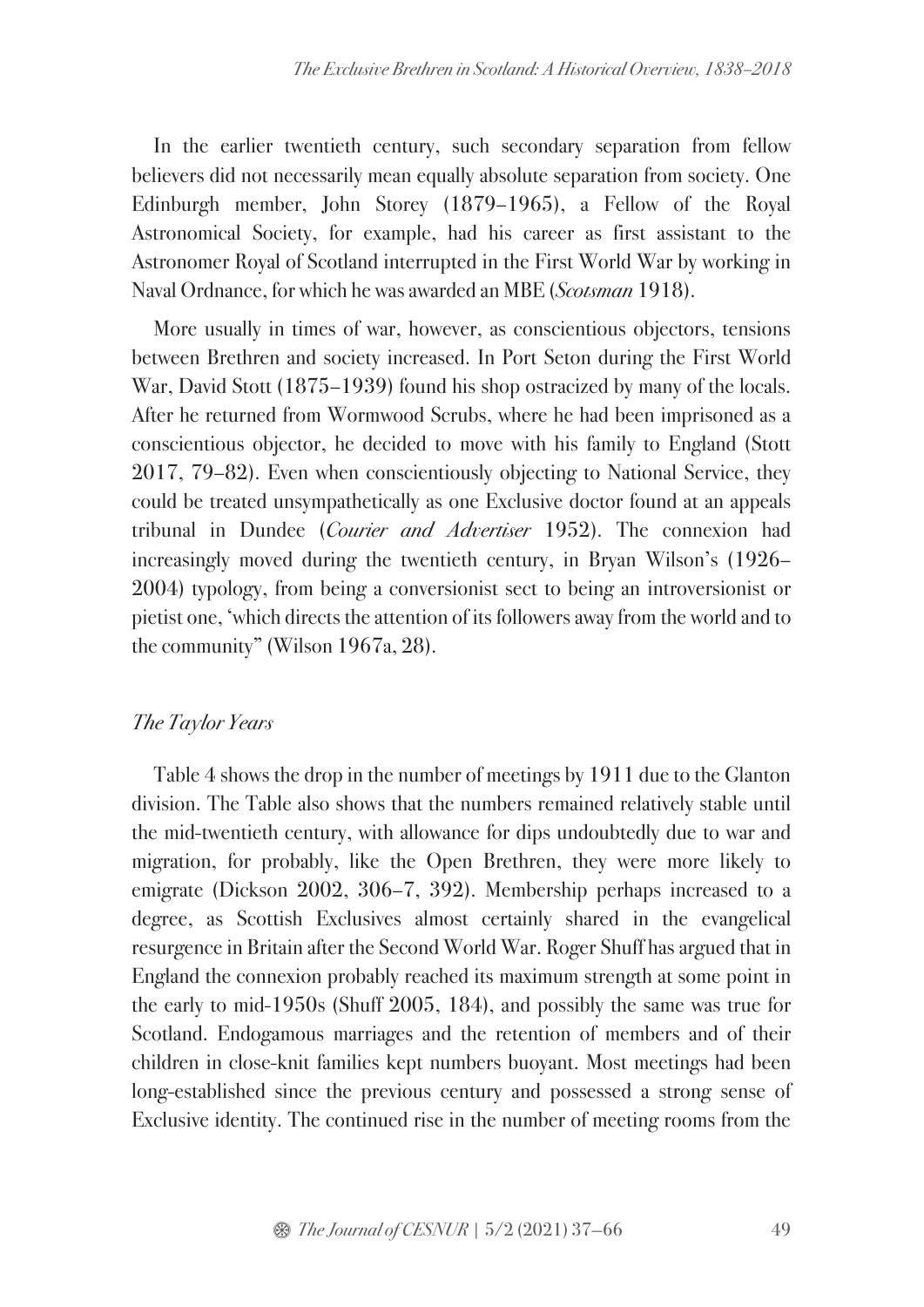late 1930s until 1957, however, shows some of the problems in using them as a guide to membership numbers (Table 4).

This rise was partly because of the new system of organization expounded by Taylor Sr. in 1933 by which meetings were to have no more than fifty members ([Taylor Sr.] 1933, 179–80). Some of the bigger congregations in cities and large towns had "hived off" into smaller companies, each with their own communion service (or "breaking of bread"), by which a meeting marked its existence. By 1952, the greatest concentration was in Glasgow with ten meeting rooms within the city boundaries and also a number of meetings nearby in Lanarkshire ([Trowbridge] 1952, 66–7). In 1960 the membership in Scotland was estimated at 3 to 5,000, with the latter figure undoubtedly the more accurate (Highet 1960, 37). The sense of identity was reinforced by connexion members coming together in the various regional districts in the "care meetings" and "Bible readings"—both held monthly—and places with larger concentrations of Brethren held annual three-day meetings.

From 1962, a number of smaller meeting rooms were closed, and the members moved, most usually, to nearby towns with larger meetings, although in Shetland the members had to move to Peterhead, over 250 miles to the south and on the Scottish mainland. The sharp decrease seen in meeting rooms from that year (Table 4) had also been due to many in 1959 not accepting the elevation to leader of James Taylor Jr. (1899–1970), who came to succeed his father (Lineham 2015). A sizeable proportion of British Exclusives were unhappy with the imposition by Taylor Jr. of stricter rules, especially one in 1960 over "separate eating" from non-members, including fishing-boat crewmates and spouses and dependants living under the same roof (Shuff 2005, 180–1). From 1959, the "eating issue" led to a protracted series of secessions. Taylor Jr.'s rulings came to be known as "the system." One significant loss was A.P. Cecil Lawrence. In 1962, he was writing in a letter that,

anyone who has judged the system and come out to simply follow Jesus could never, with their eyes on Him, find themselves again in such a system!! (Lawrence 1962).

From such polarization, it was difficult to step back. If in the 1950s, the number of meeting rooms had probably risen faster than the membership, in the 1960s, the membership fell faster than the number of meeting rooms would indicate. The journalist Norman Adams (1936–2011) claimed that some 2,000 members out of 5,000 in the north east had left (Adams 1972, 20). I have argued elsewhere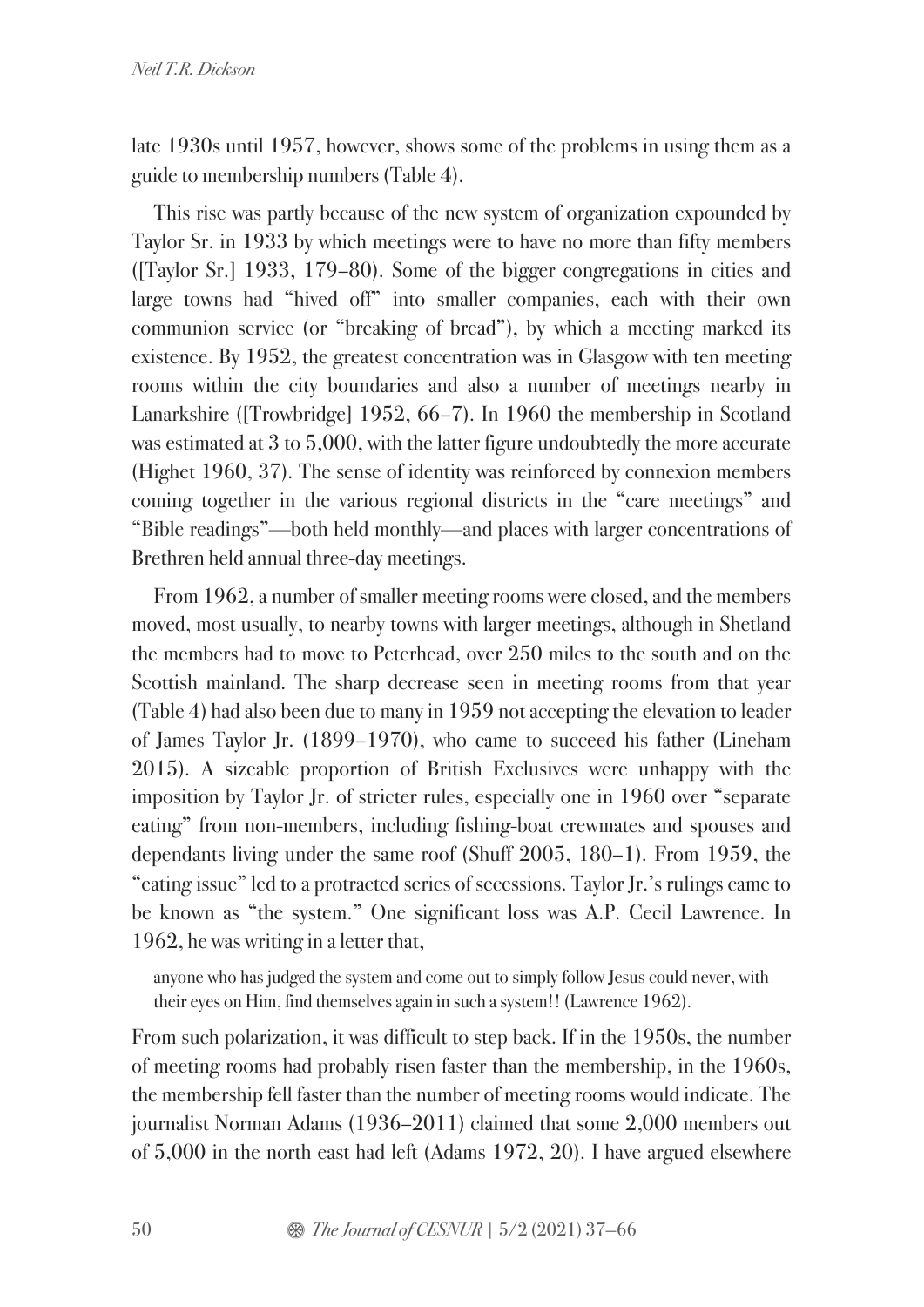that their numbers in the north-east fishing communities have been greatly exaggerated: with the exceptions of Aberdeen and Peterhead, their meetings there have always been small (Dickson 1999, 160)—although in 1952 the small Banffshire fishing villages of Portknockie and Gardenstown, each had two meetings ([Trowbridge] [1952], 66, 72). Adams's figures are perhaps more accurate for Scotland as a whole, as is the ratio in the north east of 2:3 for leavers to remainers (or "Outs" to "Ins"). All along the coast, large groups, sometimes the majority, seceded (Press and Journal 1962).

Many Exclusives were economically prosperous. There was money to be earned from pelagic fishing. One journalist claimed in 1960 that half the boats sailing out of Peterhead were Brethren owned (Singer 1960). Another commented in 1970 on the affluent appearance of Brethren women in the north east:

They live in traditional bungalows carpeted wall to wall. Some have even gold-plated bath taps. They wear well-tailored but not mod  $[s\alpha]$  clothes and expensive hats (Borthwick 1970).

They stood out in the tightly knit fishing communities, where they were acknowledged as good neighbors (Ritchie 1970; Nimmo and Mackenzie 1968).

Table 5 sets out the occupations of those in employment or retired in two west of Scotland meetings in the late 1960s, data which correlate well with the evidence for English Exclusives in the mid-1950s (Wilson 1967b, 330–1, 341– 2). As in the earlier period in Scotland, the intermediate and lower-middle class were still present, and skilled workers were well represented in Meeting Room 2, which was in a large, inter-war, Glasgow housing scheme. Especially in Meeting Room 1, in a large industrial town, a few were members of the professional middle class. In Edinburgh, professionals were more common, where the city meetings had some accountants and lawyers, and elsewhere in Scotland there were a number of teachers, particularly in the independent sector, and small business ownership was common, especially in Glasgow. The driver, motor mechanic, salesman, and storeman in Meeting Room 2 worked in their longestablished, substantial family-owned car dealership, which they would eventually inherit, while the cobbler's business consisted of a chain of shops. The trades open to skilled workers were limited, as union membership had become an excommunicable matter. So too was professional association. The shopkeeper in Meeting Room 1 had been an employing pharmacist who had sold his business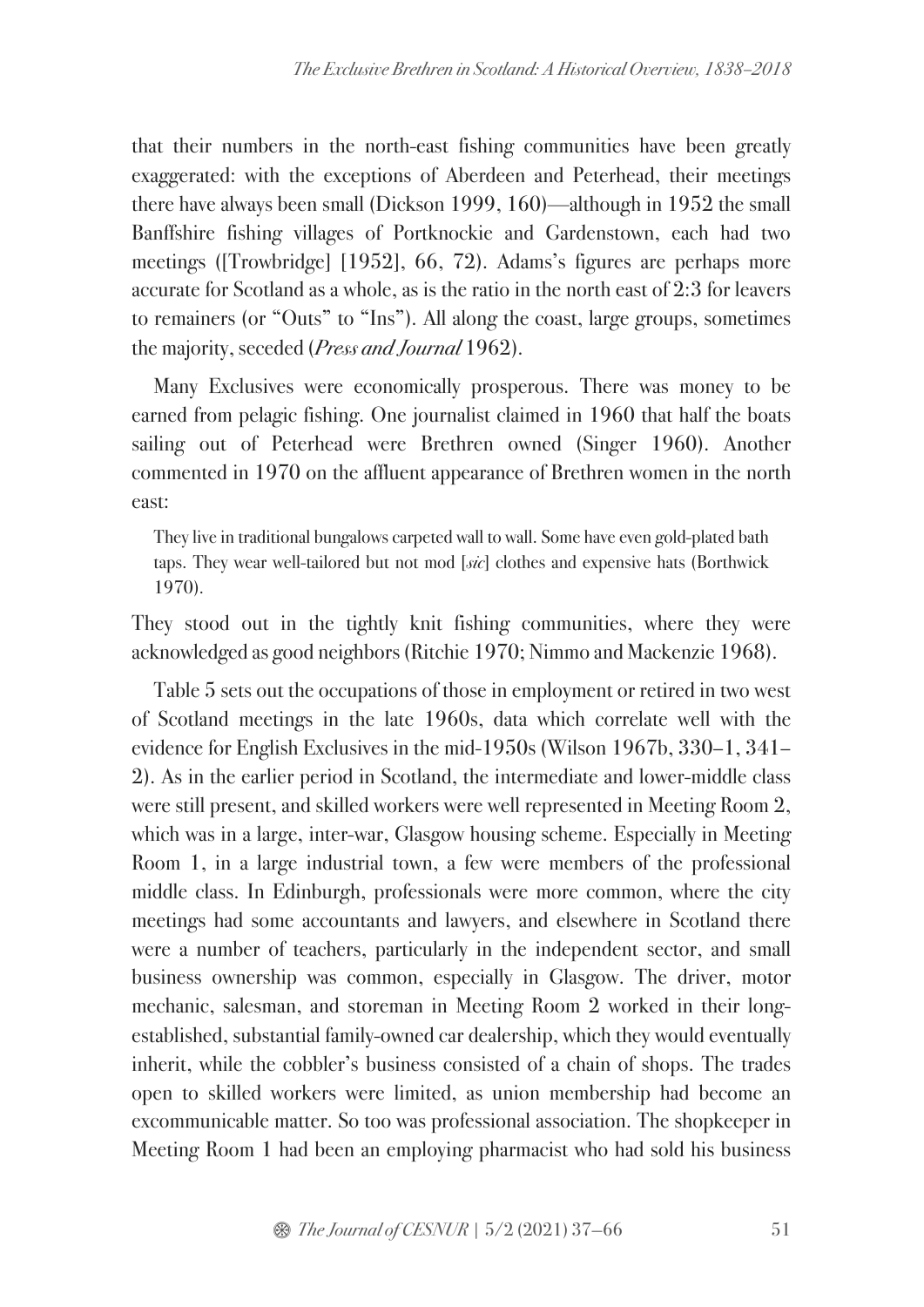because he could no longer retain his Pharmaceutical Society membership. He had bought another shop for which associational membership was not required. Professionals, however, are better represented in these meeting rooms than in the mid-1950s English evidence. Nevertheless, the precept against associational membership reduced their number, and as university attendance also became impermissible, the ones in these tables would be among the last in this occupational group.

|                          | <b>Professional</b>                                                 | <b>Business</b><br>owner                          | <b>Manager</b>     | <b>Sales</b><br>person                       | <b>Skilled</b>                                                                             | <b>Retired</b>                                     |
|--------------------------|---------------------------------------------------------------------|---------------------------------------------------|--------------------|----------------------------------------------|--------------------------------------------------------------------------------------------|----------------------------------------------------|
| <b>Meeting</b><br>Room 1 | architect;<br>management<br>accountant;<br>naval<br>$\architect(2)$ | photographic<br>supplies<br>shop                  | factory<br>manager | shop<br>assistant;<br>travelling<br>salesman | cook;<br>electrician                                                                       | marine<br>surveyor                                 |
| <b>Meeting</b><br>Room 2 | engineer;<br>naval<br>architect;<br>teacher                         | cobbler;<br>motor-car<br>dealership;<br>wool shop |                    | car<br>salesman                              | bookkeeper;<br>driver;<br>factory<br>worker;<br>motor<br>mechanic;<br>painter;<br>storeman | engineer;<br>retired (occ.<br>unknown);<br>teacher |

**Table 5**. Occupations in two Taylor connexion meeting rooms in the West of Scotland, 1968. Source: oral information in March 2017 from two former members. Note: the number in brackets is the number in that occupation.

In 1960, there had been other difficulties with employment when the northeast fishermen at a packed session at the Glasgow three-day meetings in St Andrews Halls in Glasgow, with some 4,500 present, raised the question of membership of the Scottish Herring Producers Association. Without subsidy from the association's pooling, they would suffer financial hardship. It was presided over by Stanley McCallum, who had emigrated in 1925 and was now a factory worker in Detroit and emerging as the loyal lieutenant of Taylor Jr. As Ian McKay informed me in e-mail (February 26, 2017), the meeting determined they must withdraw.

A later ruling that there should be no work on Saturdays to be available for attendance at the meeting on that day, introduced further complications to work. The new decrees forced some to leave the sea, such as in Peterhead, Campbell

52  $\otimes$  *The Journal of CESNUR* | 5/2 (2021) 37–66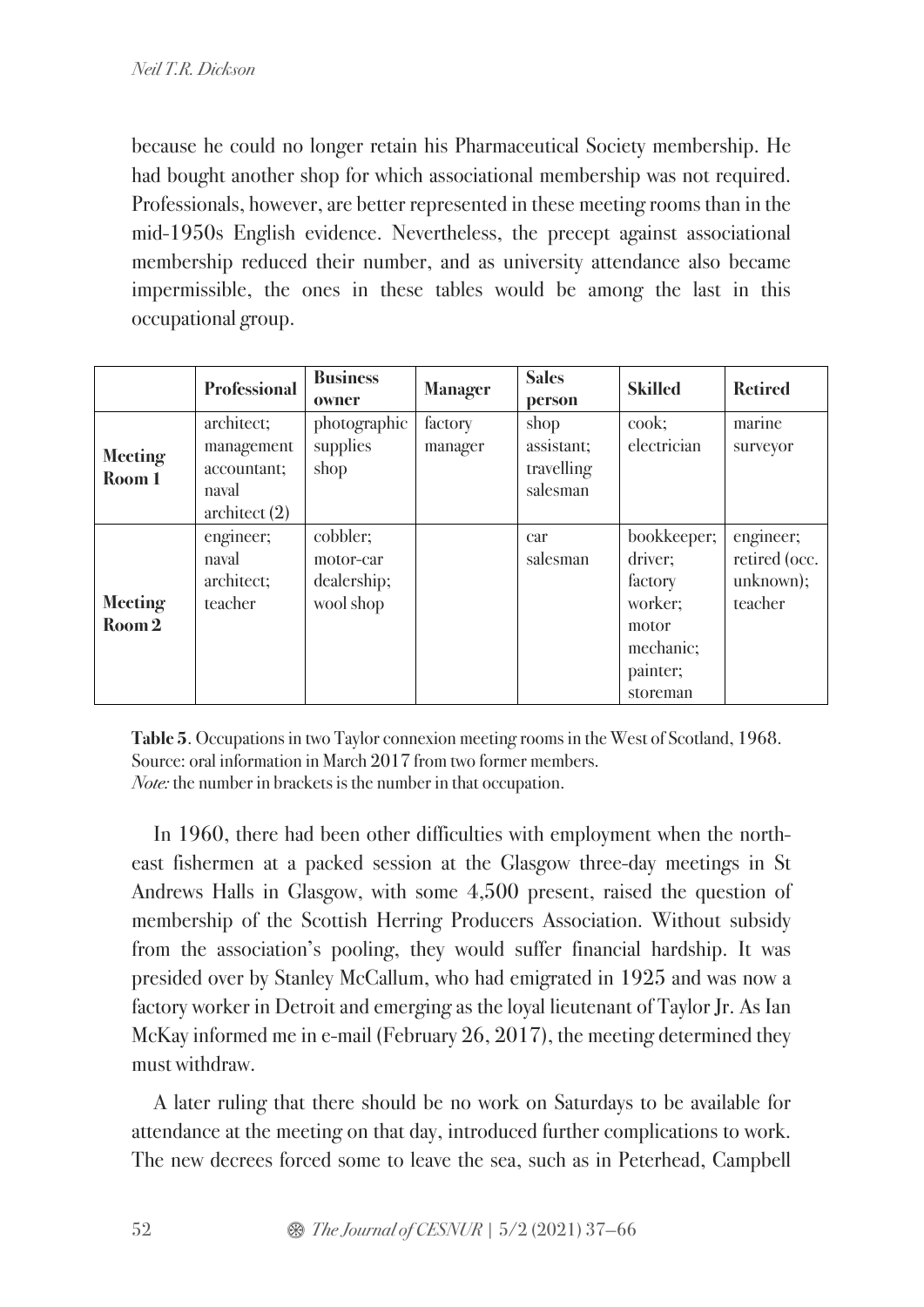Stephen (1930/1–2008), who bought a shoe shop instead (Shivas 1972). By 1961, the three meeting rooms then in Gardenstown had all seceded over the "eating issue" with its profound implications for a small, interconnected community. The following year, when McCallum visited the village, he could find only some twenty individuals who remained in the connexion, and was rabbled by a noisy group of youths (Murray 1961; Press and Journal 1962).

Those who stayed within the Taylor Brethren had been led to expect a progressive unfolding of new truths (Wilson 1967b, 316–22). They also accepted that it was right their lifestyle should be harder and narrower. Journalists hunted down visits to the country by Taylor Jr., christened by them as "Big Jim." Factual accuracy was not always preserved in pursuit of a sensation, but sometimes misreporting was due to the arcane, opaque nature of the connexion, such as when a division among the "Outs" was reported as involving the "Ins" of the Taylorites (Beattie 1964a). In a departure from the more usual Exclusive seclusion, Taylor Jr. spoke to the press on occasion, to defend the connexion's practice of separation as biblical, and maintain he had the confidence of the membership (Beattie 1964b; [Taylor Jr.] [1964]).

There were those within the movement, however, who did feel that the increasingly rigid system was due to the will-to-power of Taylor Jr. Brethren theory as established by Taylor Sr., taught that disputes should be settled by the nearest assembly (Taylor Sr. [1951], 158–62), but in July 1968, Scottish meetings were told to withdraw unilaterally from the Hamilton "city" assembly, comprising the meeting room there and ones in three nearby towns. Although the point at issue was not known by the members, Glasgow "city" assembly was informed, as Ian McKay, then a 24-year-old student and one of the Glasgow members, recollected in e-mail to me (February 27, 2017), that "it was now a matter of simple obedience to the Lord's servant." He continued:

I later found out that in Hamilton on Wednesday 12 June 1968 one brother had disagreed sharply with the rest of the assembly about whether a certain sister should be restored to fellowship. This brother was a staunch supporter of Jim Taylor, so he phoned Mr Taylor and told him his side of the story. Mr Taylor then phoned Glasgow and told them to excommunicate the whole Hamilton assembly, except for his staunch supporter.

McKay's perception that there was no justification for the judgement apart from Taylor Jr.'s will, turned him into a dissident, which eventually led to him being withdrawn from in 1969. The practice of strict separation (Introvigne 2018,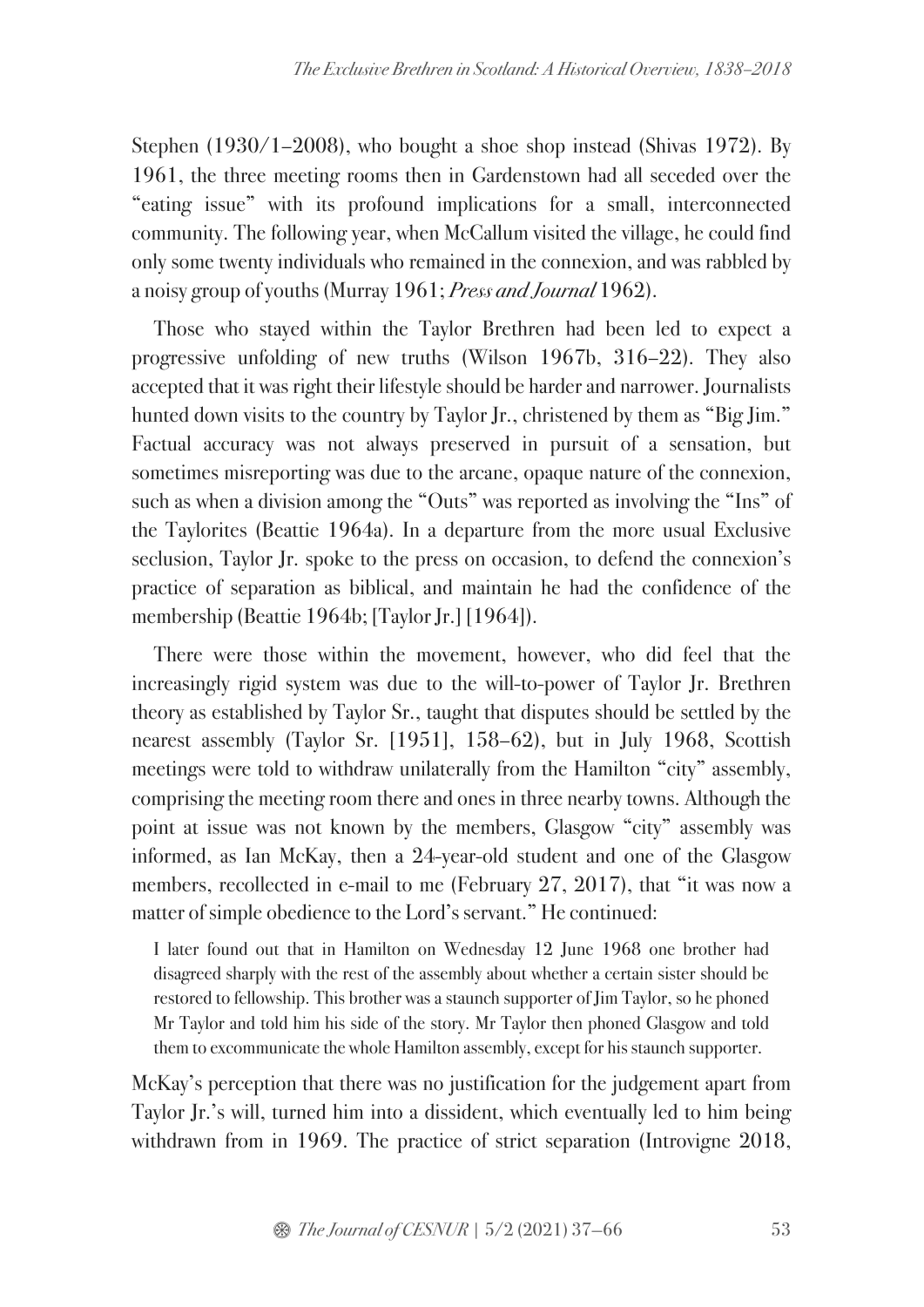105) meant the loss of his friends and extended family. The exclusion of Hamilton created a shock within Scottish Brethren, and many others who continued within the connexion were increasingly uneasy. The steady attrition of the 1960s is shown in Table 4 by the percentage decrease in meeting rooms of 30.5 per cent between 1962 and 1970, by which time there were perhaps some 2,500 in the connexion in Scotland.

# Aberdeen, 1970

The sudden drop in 1971 for meeting-room numbers shown in Table 4 was due to events at the three-day meetings in Aberdeen in the summer of 1970. Taylor Jr. had come to be regarded as "the Universal Leader" and "Our Beloved" (Deayton [2004], [5]). Towards the end of the 1960s, his behavior became increasingly erratic. Sometimes new symbols relating to, for example, women's hair and head coverings seemed to be based on his personal preferences (Dickson 2018b, 24–7). He would provoke laughter at his meetings, and the range of his references, as is apparent from his published ministry, was eccentric, sometimes sexual, and often acutely personal (Shuff 2005, 245–52).

During public speaking, his preferred lubricant was whisky (*Daily Record* 1970a). On 25 July 1970, at the Saturday afternoon meeting, for which Taylor Jr. was late, according to the later recollections of Alastair Deayton, then a teenager:

He spoke directly to certain brothers, with personal remarks, sometimes using bad language and strange gestures such as thumbing his nose at people, unfamiliar at the time and later interpreted by some as being obscene. At several points, all the young people in the gallery fired volleys of paper aeroplanes down on the older folks on the ground floor, accompanied by much stamping of feet and cheering (Deayton [2004],  $[12]$ ).

Taylor Jr. was staying with a leading Aberdeen Exclusive, James Alex Gardiner (1928–2014), who lived in a bungalow in Nigg, on the outskirts of the city. Gardiner and Stanley McCallum became concerned at the lengthy periods a young, English Exclusive mother, Madeline Ker, was spending in Taylor Jr.'s bedroom, and on the Saturday evening they burst into his room, where, according to Gardiner's later account in a letter, they found her sharing the bed with Taylor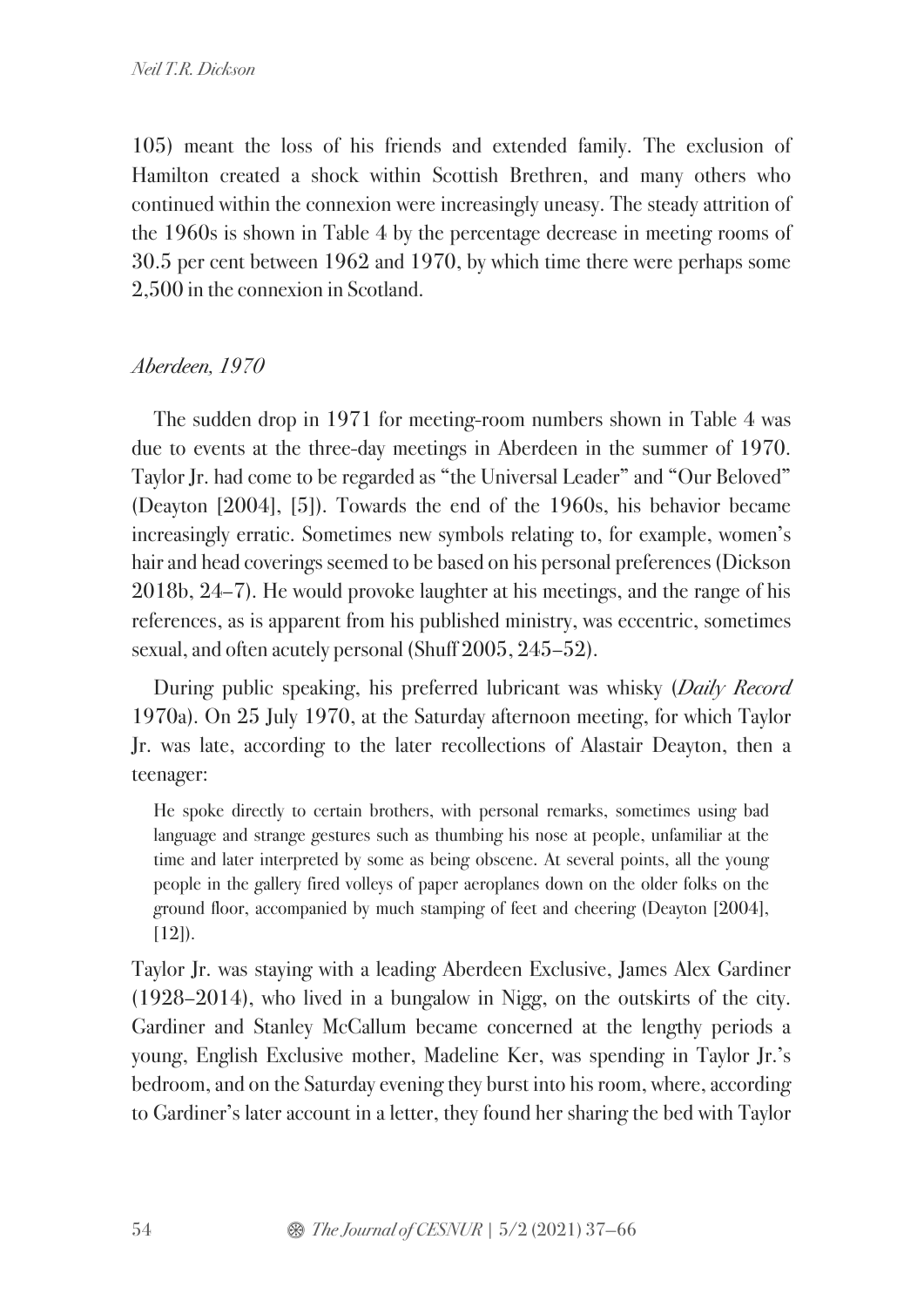Jr. who was in his pajamas, her nakedness covered only by a sheet (CBA 1970a  $19-22$ ).

The events of the day have been disputed (Shuff 2005, 266–68; Denny et al. 1999; Introvigne and Maselli 2007, 115–16; Introvigne 2018, 85). A tape was circulated, which in more recent times was on WikiPeebia (a website critical of the Brethren), purporting to be of the afternoon meeting, and a transcript was published (Stott 1970, 3–17; Adams 1972, 119–32). On it, the presiding individual can be heard swearing; blaspheming in a strong Brooklyn accent by punning on "[H]'ell/El" (the Hebrew name for God); and conducting a rambling and haphazard discourse while the congregation frequently laughs, often with a hysterical edge.

Taylor Jr. claimed the tape was a fake (CBA 1970b; Adams 1972, 118). There is evidence that suggests it was not. A facsimile of a letter exists in which one of Taylor Jr.'s sons, Benjamin, states that it was his father's voice, and that his son, Taylor Jr.'s grandson, agrees (CBA 1970d). Revealingly, there were about 500 Exclusives present at the Saturday afternoon session, and none of them has ever claimed the tape was forged (CBA 1970c; Stott 2005, 28–9), including the seven supporters of Taylor Jr., at least some of whom had been present, who in 1988 made a notarized deposition in Edinburgh (Shuff 2005, 266–68). As Alistair Deayton stated to me in an interview (February 20, 2017), there are people alive at the time of writing who were present and can recognize the voices on it, including himself.

The day after the incident in Nigg, Taylor Jr. had left early on the Sunday morning for America. It was he who provided the first public account of events inside the bungalow when he gave an Aberdeen newspaper permission to publish his version, given in a letter to a female connexion member, and it was printed in a front-page leader (Evening Express 1970; Adams 1972, 103–5). Several other newspapers covered the story during August, often in a front-page leader too. The press was told by Ker's husband, Alan  $(c.1935-2015)$ , that she had only been covered by a sheet (Jarvis 1970; Barrett and Wight 1970).

In 1987, Madeline Ker made a sworn legal deposition in the Netherlands, in a case in which it was claimed the deceased Taylor Jr. had been defamed by Dutch writer, who belonged to the largest of the Exclusive branches, the Kelly-Lowe-Continentals. Ker's deposition agreed with her husband's earlier statement but made it clear that her nakedness was consensual (Ker and Ker 1987).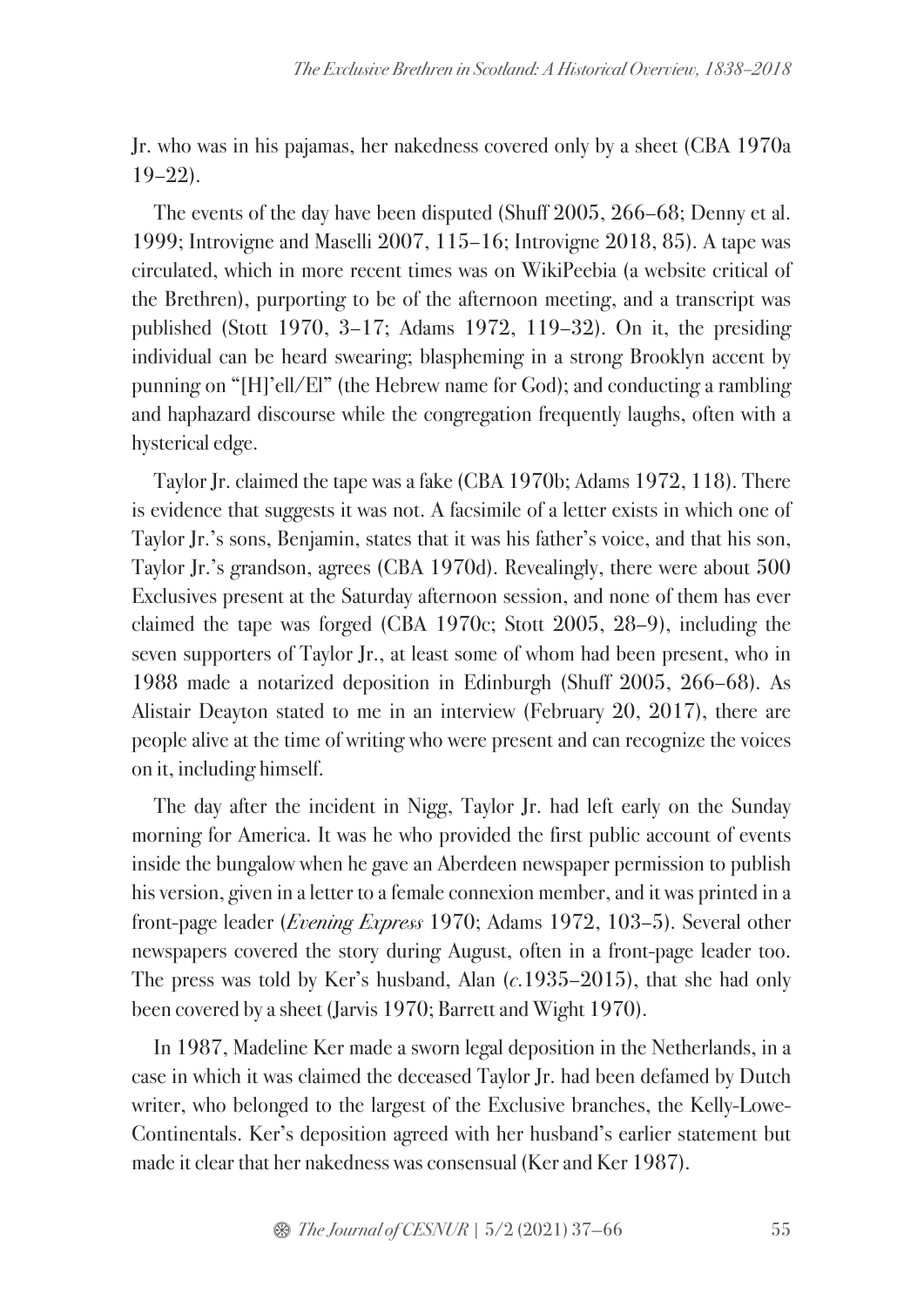Taylor Jr.'s own version shifted. At the outset, he claimed Ker had been in his room to massage him at the end of each day's proceedings, and when the story broke said it was a "dastardly lie" he was in bed with her (*Daily Record* 1970a, 1; Adams 1970, 1–2). After Alan Ker's interview, he maintained that "'She was not naked, but she was under the covers of the bed"' (*Daily Record* 1970b). In the final press interview he gave, he stated: "It is true that she was lying under the sheet on the same bed as myself" (Finn 1970). In this last interview, given in New York, he ill-advisedly allowed himself to be photographed in unseemly poses with Ker while her husband was absent on business, one of which the newspaper published. The more lurid use of "adulterer," first employed by Taylor Jr. and repeated with relish in the newspapers (*Evening Express* 1970; Adams 1970), was never applied to Taylor Jr. by Gardiner or McCallum. Only the latter responded to press enquiries, but his terse replies did not give an account of the events in Nigg.

Interpretation was crucial. Most simply, Benjamin Taylor argued his father was "sick" (CBA 1970d), which is supported by the Brethren doctor who attended Taylor Jr. in Aberdeen and diagnosed dementia (Shuff 2005, 268). Various biblical precedents for Ker's presence were claimed by those loyal to Taylor Jr.: Abishag comforting the elderly King David (Jarvis 1970); the woman washing Christ's feet (Borthwick 1970); or the Apostle Paul's privilege of taking around a wife (Price 1970, 20–1). The spiritual, it was claimed, like Noah's sons faced with their father's drunken nakedness, would have covered up the incident (Price 1970, 35–6).

Eventually the most widely promoted justification was that to the pure all things are pure, and the events in Aberdeen were an "ambush," set by Taylor Jr. to entrap those who resisted the truth he had taught (Price 1970, 11–2; Shuff 2005, 268). More recently in public, his defenders deny that any woman shared his bed, but maintain he was ill and both Kers were "providing much needed care" (PBCC 2014). To Madeline Ker belongs the most telling interpretation. Of Taylor Jr., she said, "To us he represented the Lord Jesus" (Ker and Ker 1987).

On October 14, Taylor Jr. died in Brooklyn. His successor, James Harvey Symington (1913–1987), a farmer from Nebraska, claimed the "Aberdeen Incident," as it came to be known, was the breakthrough for the religious revival of the Exclusive Brethren (S[ymington] 1973, 8; Shuff 2005, 232–36).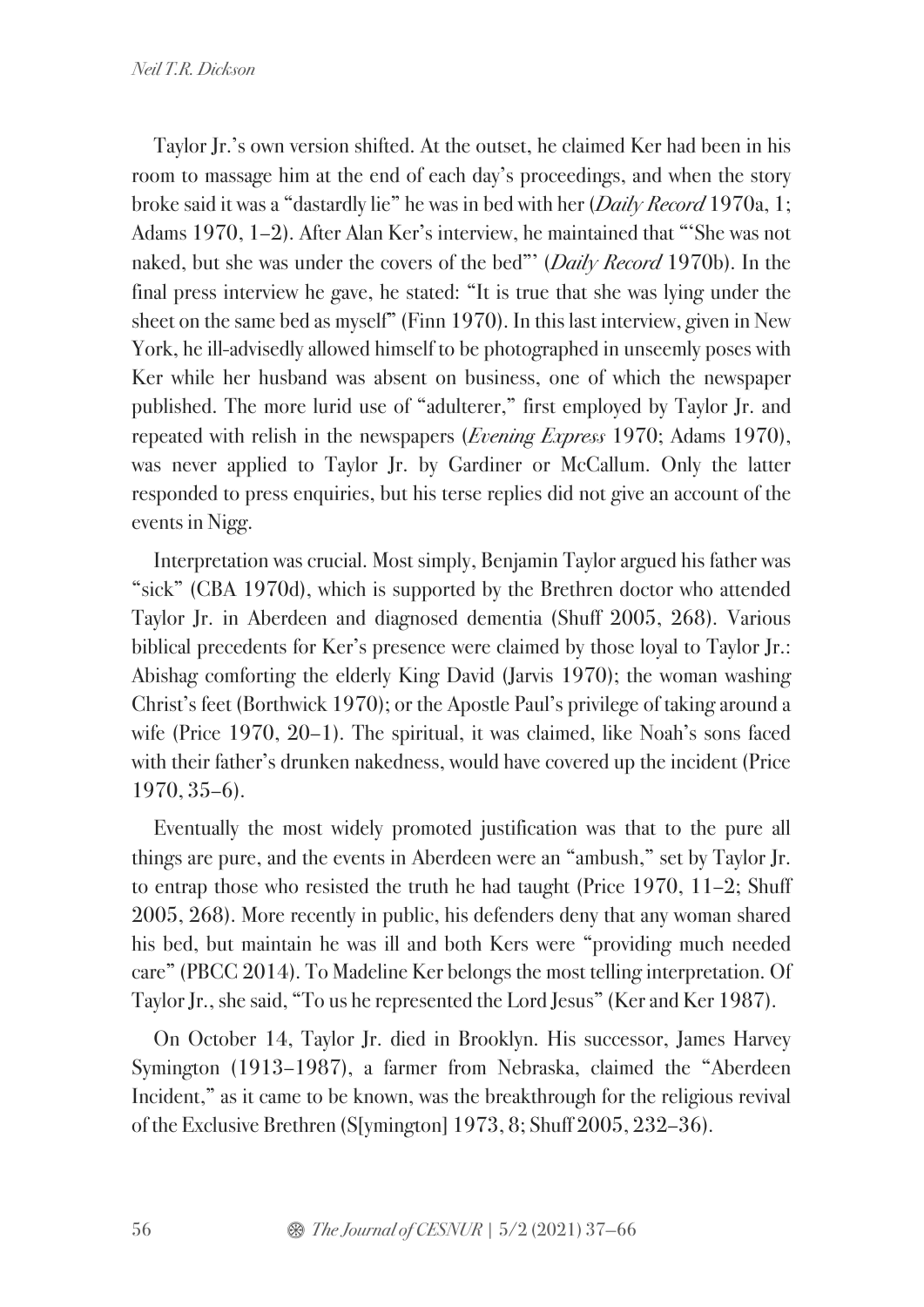#### **Aftermath**

For a decade, the Exclusives had been vilified by the media. One newspaper unconscionably embellished the events in Aberdeen by having half-naked women dancing before Taylor Jr.—though perhaps someone in the north east was having a laugh at a journalist's expense (The People 1970). Norman Adams wrote a book on the Taylor Jr. years. Although he later withdrew some of his claims, he charged the connexion with family breakups and producing mental health problems. He heavily hinted that "Bible John," a serial killer then at large and infamous in the Scottish news media, might be an Exclusive (Adams 1972, 85–9). The anti-cult bias in press reports, as well as the difficulties inherent in the medium, has to be recognized, although this does not invalidate them as a source. Like any historical testimony, they need to be read critically (Baumgartner 1981, 256–68).

Before the events in Aberdeen had reached the press, those in the connexion in Scotland had made their decision over Taylor Jr. As the nearest one, it had fallen to the Aberdeen assembly to judge the issue. It withdrew from him on the grounds of his behavior at the meeting on the Saturday afternoon (CBA 1970c). McCallum's initial reaction to the evening in Nigg as reported by Gardiner—that Taylor Jr.'s actions showed "corruption"—was widely accepted in Scotland. Most in the country followed Aberdeen, withdrawing from Taylor Jr. en masse, including all those in the north-east fishing ports (apart from four families). There were too many Scottish witnesses to the Saturday afternoon for them all to be thought wrong. Some 200 remained in the Taylor-Symington connexion in Scotland in thirteen meeting rooms in as many places (Deayton [2004], [13]). Many among those who withdrew were left with bitter feelings, which found one expression in interviews through analogies to twentieth-century political tyrannies (Evening Express 1968; Shivas 1972; Borthwick 1970).

In the post-Taylor-Jr. years, most continued for a while in the "Aberdeen" secession, which itself split in 1972; many then joined those others who had already quietly left for conservative-evangelical churches, especially the Open Brethren. Representative of others is the poetry of Iain Bamforth, whose parents were Glasgow Brethren, in its expression of the vacuity of faith (Bamforth 1992, 31–4).

The various secessionist bodies produced by schisms since the nineteenth century have fared badly in Scotland, and most look likely to be soon extinct.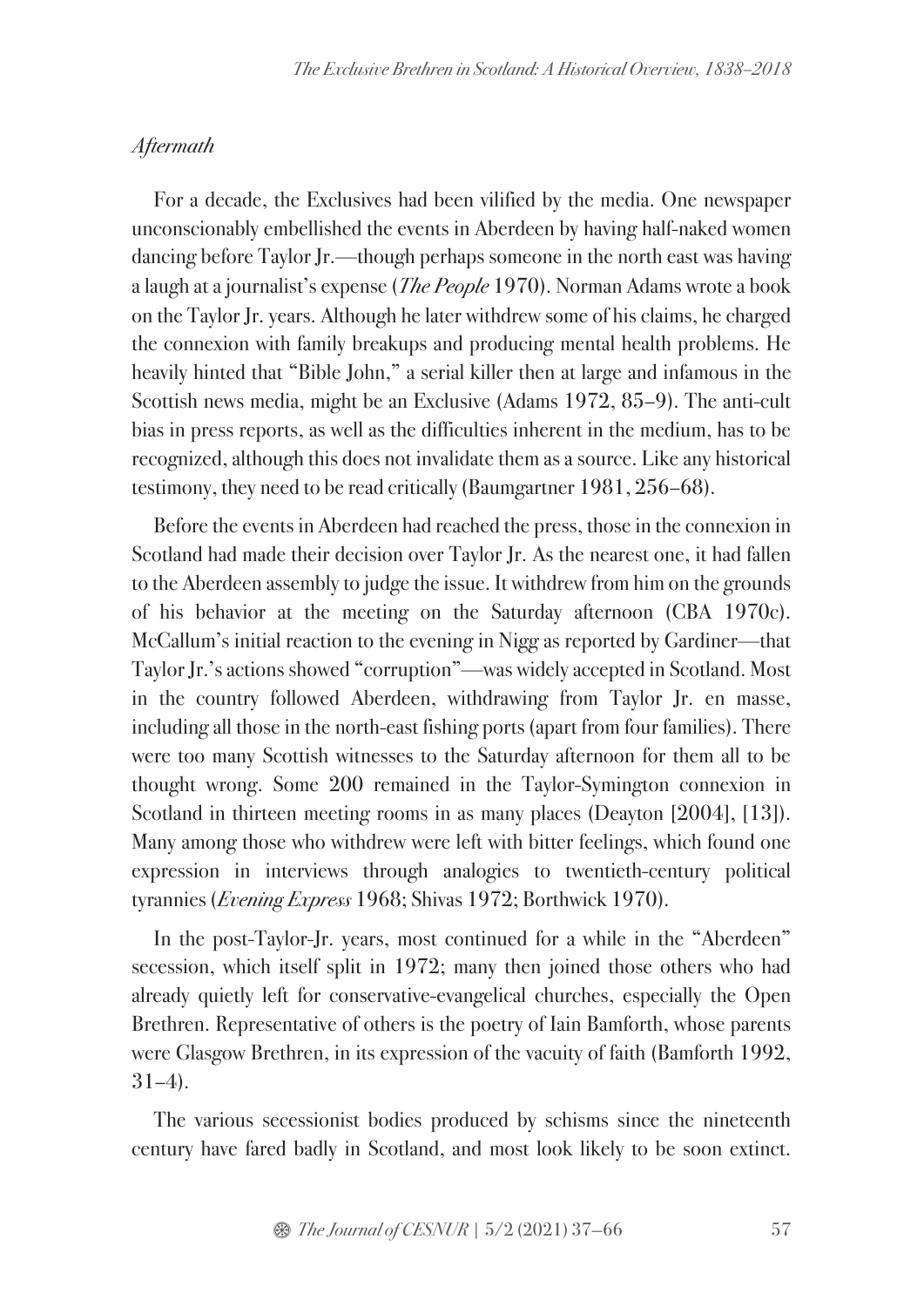Under the successive leaderships of Symington and, from 1987, the Australian businessmen, John Hales (1923–2002) and his son Bruce, the greater organizational capacities of their connexion has allowed it to recover to a degree within Scotland. Under Bruce Hales, they initially tried to reduce tension with the wider society and avoid the negative publicity of the Taylor Jr. years (Doherty 2013, 32–3; Introvigne 2018, 105–6), something in which they were not always subsequently successful. When a dispute arose after 2006 between the Brethren and the UK Charity Commission (Doherty 2020, 101–26), one newspaper carried a story about an alleged incident in 1970 when Taylor Jr. was said to have sexually abused a child (Nicol 2013). There was more negative reporting in 2018–19 when Ian McKay, by now a retired Glasgow University academic, was pursued for copyright infringement (Kenber 2019; Blackstock 2019). These press reports have been subject to formal complaints by the Brethren.

In 2009, the Symington-Hales Brethren had 804 members in Scotland, which by 2015 had risen to 895 members, including children. Meetings were strengthened by mergers, the migration of members into Scotland was encouraged, and biological growth continued, giving the connexion in 2015, twenty-one meeting rooms in eight towns and cities, which, true to their doctrine of "separation," are now built without sanctuary windows (Dickson 2018a, 34– 5; Webster 2018, 315–35). International uniformity is ensured by an increasing number of regular meetings held globally (Doherty 2014).

They avoid the professions because of the need for university degrees but own a number of flourishing small businesses that provide income and employment for the members. They ensure apartness from offending members through the practices of "shutting-up" and "withdrawing." In 2019, there were 209 pupils at their independent school, the OneSchool Global Caledonia Campus, which has two centers**,** one at Balmedie, near Aberdeen, and another at Alloa, near Stirling. There the curriculum can be monitored, and the children enculturated into the ethos and values of the sect, which include, as its website states, "fundamental Christian teachings and beliefs, especially those of purity, integrity and godliness."

The nature of Exclusivism in Scotland was not distinct from that elsewhere, but it did have a distinctive history. By reifying the biblical metaphor of the "one body" in the aggregate of assemblies that composed the Exclusive Brethren, the sect was globalized, mainly in those countries colonized by emigrants from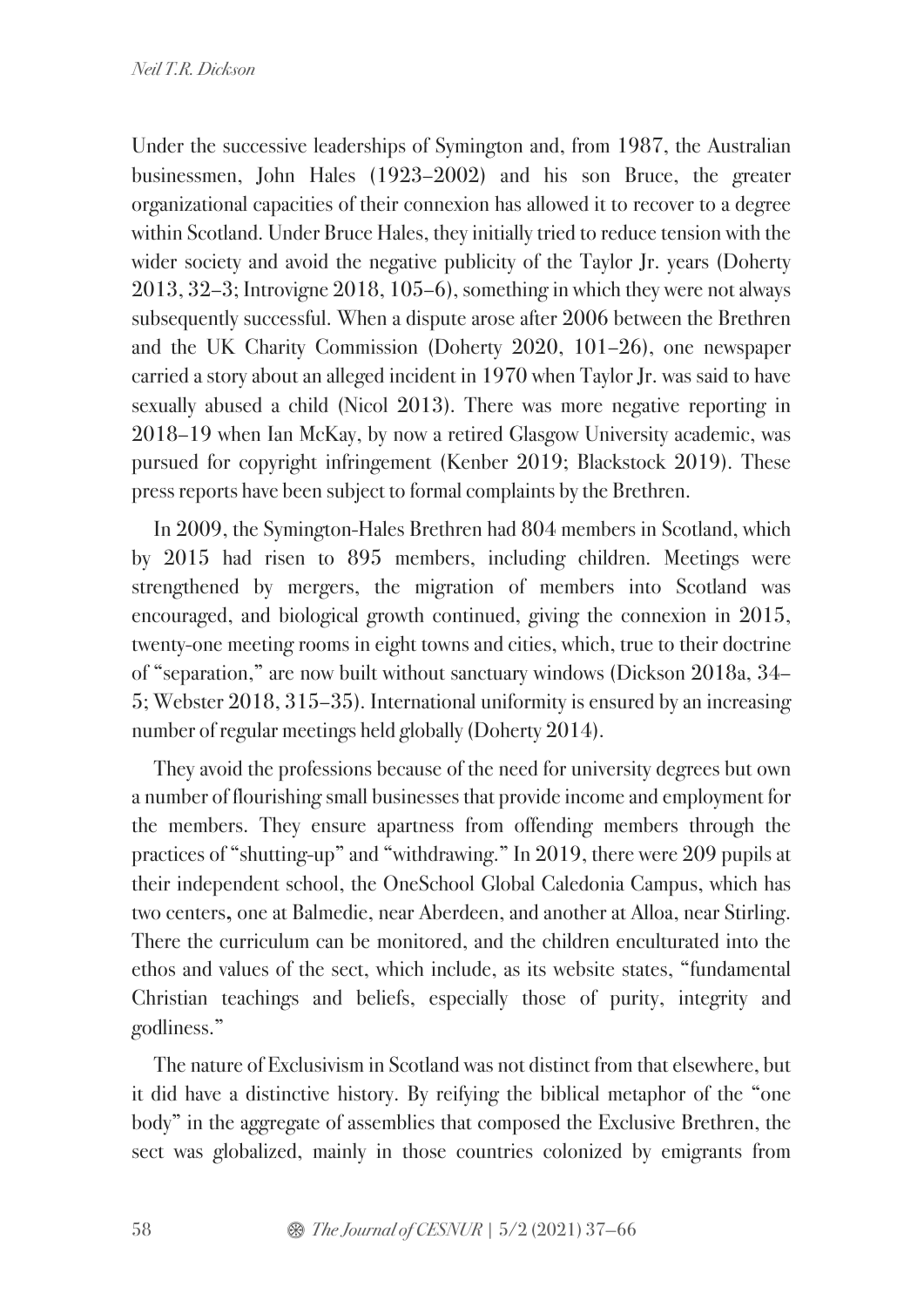Britain and Ireland, where the bulk of the membership is now to be found. That the church should be undivided in its judgement drew the meetings into the universal order of Exclusivism. In Scotland, they largely grew from the local awakenings of mid-Victorian revivalism. In north-east Scotland especially, factors specific to the fishing societies functioned in the community revivals of the region that generated an unusually intense piety (Webster 2019).

The intellectualized spirituality of Exclusivism, developed among the English and Irish upper classes, its rigorous ethical and social demands, lay ethos, and concept of a pure gathered church, separate from "the world," proved attractive to both revival converts and, over time, some evangelicals in lower social classes throughout Lowland Scotland. A system to maintain, and even intensify the purity of assemblies, was devised, particularly during the Taylor family years, that increased sectarian isolation.

From Darby onwards, the leaders were tireless intercontinental travelers. The Taylors took advantage of the more widespread use of the new technologies of the telephone and airplane to increase the homogenization of Exclusivism, and recently, electronic communication software is being used. Additionally, the attractiveness of loyalty has been amplified by the closeness of the religious community and the increased cost of seceding.

Centrifugal forces, however, acted against the pull of the center. It might be argued that the large number of independent-minded small businessmen was one such. One Presbyterian elder in Gardenstown linked—undoubtedly too neatly the frequent splits among Exclusives to occupational independency when he commented, "'They're their own bosses at sea and their own bosses in their meeting; every man is his own skipper, and he can go *wherever* he likes" (Webster 2013, 59).

Potential fracture lines had always been present in the ideology. One other counterforce was confidence in local leaders, such as Dr. Wolston or James Gardiner, who were often trusted more than decisions in remote centers in London or Brooklyn. Evangelicalism was another, which can be seen in the ease with which many in the post-Taylor years fitted into churches that prize its conversions. The decisive counterforce came in 1970, and affected Exclusivism in Scotland uniquely. Being at the epicenter of the tremor that shook the connexion, it was finally fragmented into several diminutive bodies.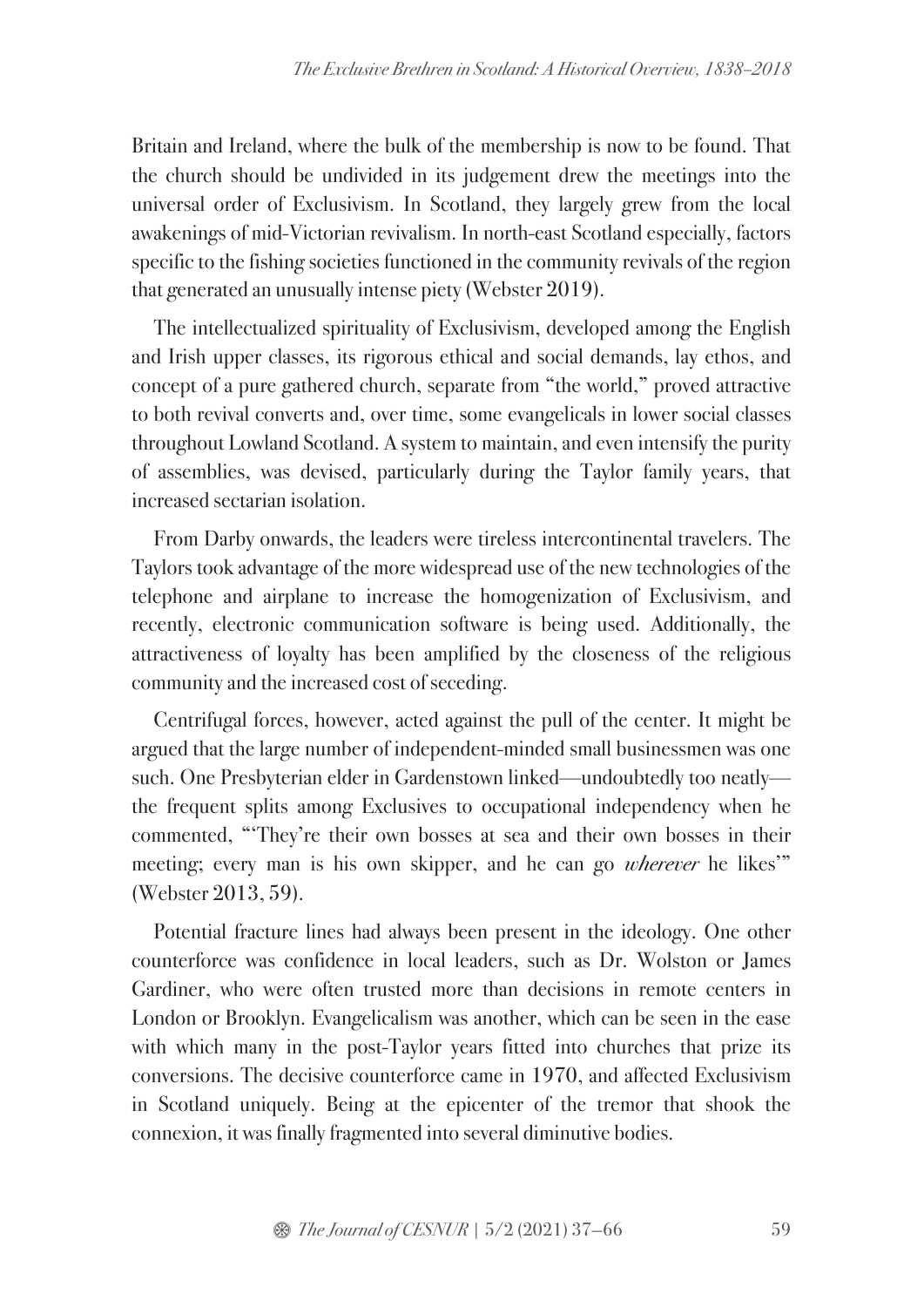# **References**

- Adams, Norman. 1970. "Sex Charge Sensation." Scottish Daily Express, August 13.
- Adams, Norman. 1972. Goodbye. Beloved Brethren. Aberdeen: Impulse Books.
- Akenson, Donald Harman. 2018. Exporting the Rapture: John Nelson Darby and the Victorian Conquest of North-American Evangelicalism. New York: Oxford University Press.
- Angus, Joseph. 1861. Hand Book of the English Tongue: For the Use of Students and Others. London: The Religious Tract Society.
- Bamforth, Iain. 1992. Sons and Pioneers. Manchester: Carcenet.
- Barrett, Jessica, and Ernest Wight. 1970. "My Wife and Big Jim." Scottish Daily Express, August 14.
- Baumgartner, Joseph. 1981. "Newspapers as Historical Sources." Philippine Quarterly of Culture and Society 9(3):256–8.
- Beattie, William. 1964a. "It's Big Jim—Talking!" Scottish Daily Express, August 6.
- Beattie, William. 1964b. "Brethren in 'Oust Big Jim' Shock." Scottish Daily Express, September 1.
- Blackstock Russell. 2019. "Ex-Lecturer Settles Sect Legal Battle." The Sunday Post, May 12.
- Borthwick, Adam. 1970. "When Angels Fall Out." Scottish Daily Express, August 14.
- CBA (Christian Brethren Archive), University of Manchester Library. 1858. John Ross to John Nelson Darby, September 13, 1858. CBA 5540 (248).
- CBA (Christian Brethren Archive), University of Manchester Library. 1866a. John Ross to John Nelson Darby, January 2, 1866. CBA 5540 (249).
- CBA (Christian Brethren Archive), University of Manchester Library. 1866b. W. Mackintosh to John Nelson Darby, February 9, 1866. CBA 5540 (159).
- CBA (Christian Brethren Archive), University of Manchester Library. 1970a. James A. Gardiner to Mr. A.B. Parker, July 29, 1970, reproduced sheet, CBA 312 (4). [Reprinted in "If we walk in the light . . ..": Aberdeen and New York 1970, edited by Robert Stott, 19–22, Brighton: Privately published, 1970].
- CBA (Christian Brethren Archive), University of Manchester Library. 1970b. William Peterson and Alison Peterson to Robert Stott, September 16, 1970, reproduced copy letter, CBA Box 143, File 1.
- CBA (Christian Brethren Archive), University of Manchester Library. 1970c. James Lowie to James Taylor 3rd. August 12, 1970. Duplicated foolscap sheet. CBA 312 (4).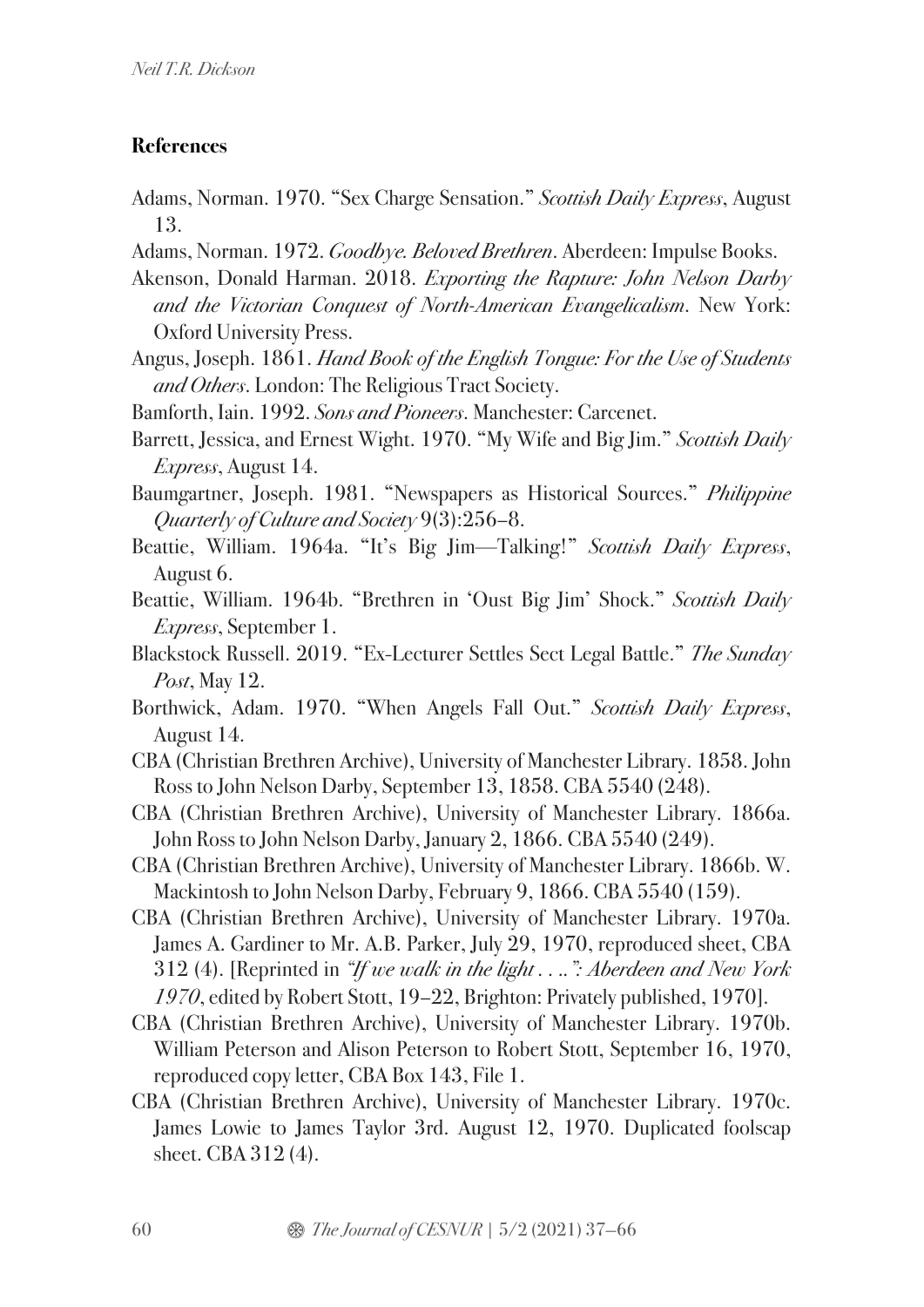- CBA (Christian Brethren Archive), University of Manchester Library. 1970d. Benjamin Taylor to Mr. D.M. DaCosta. Reproduced facsimile letter. December 16, 1970. Box 143, File 1.
- CBA (Christian Brethren Archive), University of Manchester Library. 1987. Robert R. McColl to Neil T.R. Dickson. May 30, 1987. NDC/6/5/43.
- Chalmers, William. [1949]. "Brief History of the Testimony on the Moray Coast." Christian Brethren Archive, University of Manchester Library. Photocopy of typescript. NDC11/4.
- Chapman. Robert. 1929. A Short History of the Inception, Progress and Personalities of Hebron Hall Assembly, Larkhall: 1866–1928. Kilmarnock: John Ritchie.

Courier and Advertiser. 1952. "Doctor's Plea to Tribunal Fails." August 6.

- [Cross, Edwin N.?]. 1992. Geographical Index to the Letters of J.N. Darby. London: Chapter Two.
- Cross, Edwin N. 2003. "Revd William Reid M.A. (1822–1881) (A Biographical Sketch)." Brethren Archivists and Historians Network Review 2(2):126–31.
- Daily Record. 1970a. "Big Jim's Amazing Letter to 8000 Scottish Brethren." August 13.
- Daily Record. 1970b. "Family Fly Out to Big Jim." August 15.
- [Darby, John Nelson]. n.d. Letters of J.N.D. 3 vol. London: Stow Hill Bible and Tract Depot.
- Darby John Nelson, 1838. Letter to A.M. Foluquier, October 6 (but "commencée en septembre"). Le Messager Evangélique 1897:294, under "Lettres de J.N. Darby."
- Deayton, Alistair. [2004]. "My Life, In and Out of the Brethren." Wordprocessed A4 document. Copy in the Author's collection.
- Denny, Colin, et al. 1999. "To the Editor." Evangelical Times, August. Accessed January 13, 2017. https://bit.ly/3snrh14 (no longer available).
- Dickson, Neil T.R. 1999. "Open and Closed: Brethren and Their Origins in the North East." In After Columba—After Calvin: Religious Community in North-East Scotland, edited by James Porter, 151–70. Aberdeen: Aberdeen University Press.
- Dickson, Neil T.R. 2002. Brethren in Scotland 1838–2000: A Social Study of an Evangelical Movement. Carlisle: Paternoster.
- Dickson, Neil T.R. 2018a. "Brethren and Their Buildings." The Chapels Society Journal 3:24–40.
- Dickson, Neil T.R. 2018b. "Worn Symbols: Women's Hair and Head Coverings in Brethren History." In Bible and Theology in the Brethren, edited by Neil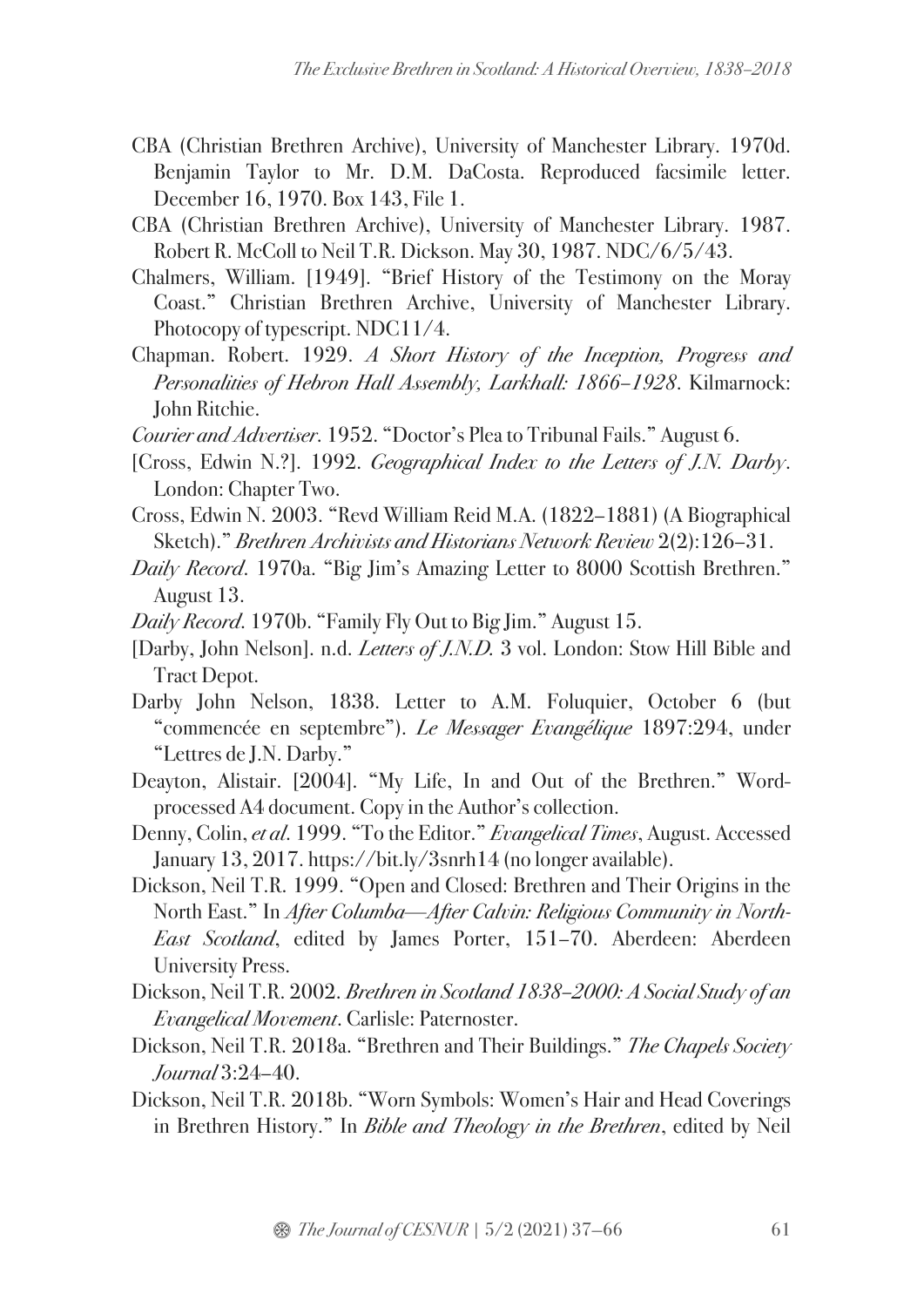T.R. Dickson and Thomas J. Marinello, 17–38. Glasgow: Brethren Archivists and Historians Network.

- Dictionary of Scottish Architects. 2016. "John Murray Robertson." Accessed February 18, 2021. https://bit.ly/2ZMkaDa.
- Doherty, Bernard. 2013. "The 'Brethren Cult Controversy': Dissecting a Contemporary Australian 'Social Problem.'" Alternative Spirituality and Religion Review, 4(1):25–48.
- Doherty, Bernard. 2014. "Plymouth Brethren Christian Church." World Religions and Spirituality Project, July 26. Accessed February 18, 2021. http://www.wrldrels.org/profiles/PlymouthBrethrenChristianChurch.htm.
- Doherty, Bernard. 2020. "Back at the Bar: Charity Law, Public Benefit, and a Case Study of Legal Déjà Vu for the Exclusive Brethren." In The Status of Religion in Public Benefit Charity Law, edited by Barry W. Bussey, 101–26. London: The Anthem Press.
- Evening Express. 1968. "A Race Apart—the Brethren," January 19.
- Evening Express. 1970. "'I Am Not an Adulterer'—Big Jim Taylor." August 12.
- Finn, Philip. 1970. "We Are Not Ashamed Says Big Jim." Scottish Daily Express, August 18.
- Gammie, Alexander. 1909. The Churches of Aberdeen. Aberdeen: Aberdeen Daily Journal Office.
- [Gibb, Iain]. c. 1980. "Brief Resume of Exclusive Brethren During the 1960's & 1970's." Photocopy of holograph MS. Christian Brethren Archive, University of Manchester Library. NDC/11/25.
- G[ray], J[ohn]. 1931. "Dr. W.P.T. Wolston." In Chief Men Among the Brethren, 2<sup>nd</sup> ed., edited by Henry Pickering, 141-42. London: Pickering & Inglis.
- Gribben Crawford. 2002. '"The Worst Sect a Christian Man Can Meet': Opposition to the Plymouth Brethren in Ireland and Scotland, 1859–1900." Scottish Studies Review 3(2):34–53.
- Hay, Samuel. n.d. *Gathered Threads*. Kilmarnock: Smith Brothers.
- Highet, John. 1960. The Scottish Churches: A Review of Their State 400 Years After the Reformation. London: Skeffington.
- Holden, Roger N. 2014. "Hymns and Spiritual Songs for the Little Flock: A Sectarian Hymn Book?" In *Culture, Spirituality, and the Brethren*, edited by Neil T.R. Dickson and Thomas J. Marinello, 209–36. Troon: Brethren Archivists and Historians Network.
- Holden, Roger N. 2018. "'I Do Not Know That There Is Such a Term in Scripture as Eternal Sonship': James Taylor and the Question of the Eternal Son." In *Bible and Theology in the Brethren*, edited by Neil T.R. Dickson and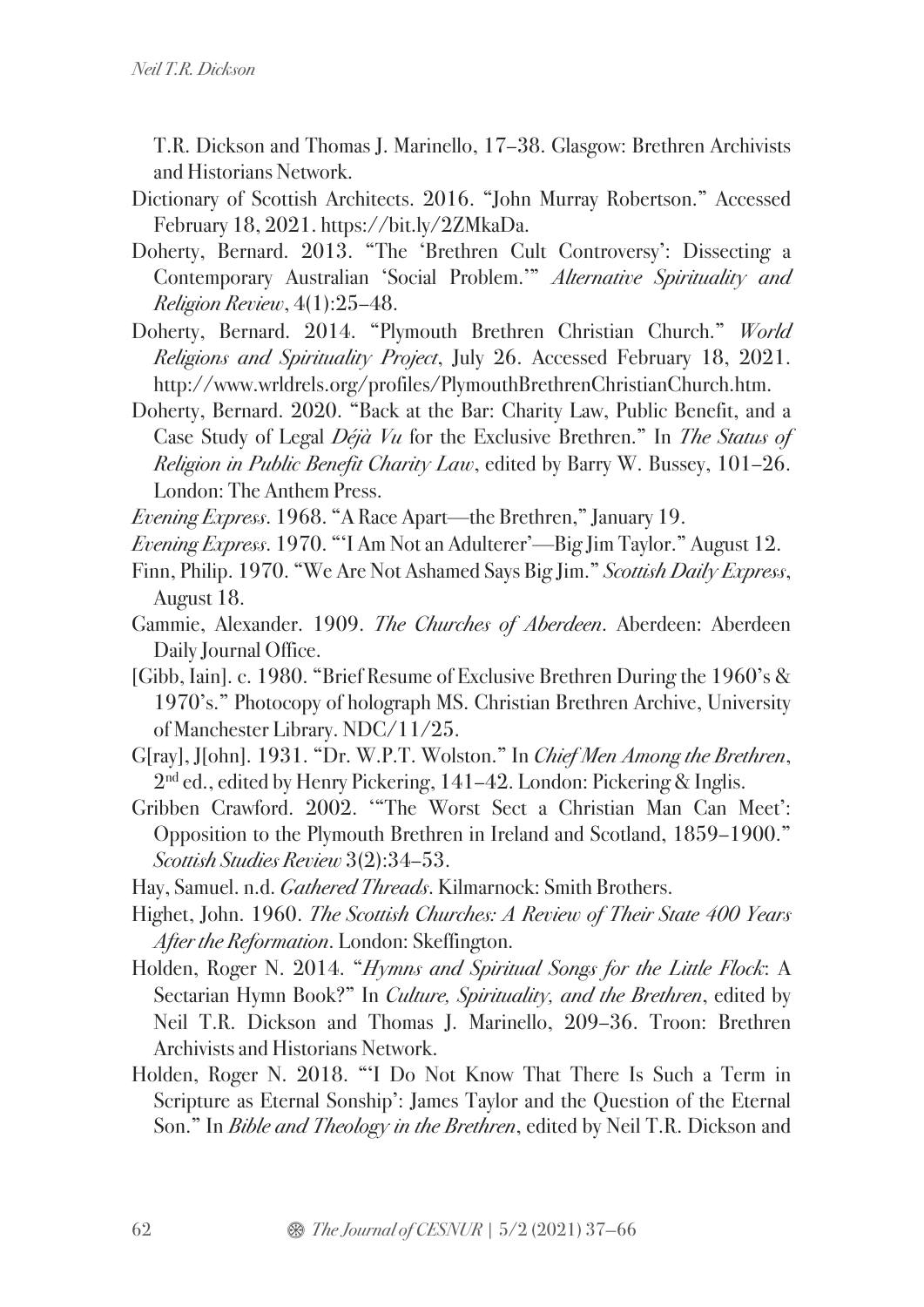Thomas J. Marinello, 249–77. Glasgow: Brethren Archivists and Historians Network.

- Holden, Roger N. 2020. "The Chicago Notes Controversy: James Taylor and Developing Views of the Assembly Amongst the Exclusive Brethren." In The Brethren and the Church, edited by Neil T.R. Dickson and Thomas J. Marinello, 79–101. Glasgow: Brethren Archivists and Historians Network.
- Introvigne, Massimo. 2018. The Plymouth Brethren. New York: Oxford University Press.
- Introvigne, Massimo, and Domenico Maselli. 2007. I Fratelli. Una critica protestante della modernità. Turin: Elledici.
- Ireland, R[obert] H[enderson]. [1873]. Principles and Practices of "Brethren": A Word of Warning to the Churches. Edinburgh: A. Elliot.
- Ironside, H[enry] A[llen]. 1942. A Historical Sketch of the Brethren Movement. Grand Rapids, MI: Zondervan.
- Jarvis, Steve. 1970. "My Wife Was Naked in Bedroom with Big Jim." Daily Record, August 14.
- Jeffrey, Kenneth S. 2002. When the Lord Walked the Land: The 1858–62 Revival in the North East of Scotland. Carlisle: Paternoster.
- Kenber, Billy. 2019. "'Cult' Sues Over Publication of Sermons." The Times, January 23.
- Ker, Alan, and Madeline Ker. 1987. "Alan and Madeline Ker Testimony." Accessed March 10, 2017. https://bit.ly/3bC8Pea (no longer available).
- Lawrence, A.P. C[ecil]. 1962. "To an Unidentified Recipient." February 6. Accessed February 18, 2021. https://bit.ly/3uvLcwo.
- Lineham, Peter. 2015. "The 1956 Auckland Crisis in the Exclusive Brethren and the Shaping of Taylorism." Brethren Historical Review 11:61–75.
- Mair, Graham. 1994. The Fisherman's Gospel Manual. London: Chapter Two.
- McBeth, Alexander. 1930. "Number, Description, and Name of Author of Books in My Library." University of Glasgow Library, Special Collections, MS Gen 1676.
- McHardie, Elizabeth. 1889. James Turner: Or How to Reach the Masses. 3rd ed. London: T. Woolmer.
- Mearns, Peter. 1874. Christian Truth Viewed in Relation to Plymouthism. Edinburgh: William Oliphant & Company.
- Middleton, Ernest. [1932]. Reversal not [sic] "Adjustment": An Appeal to My Brethren. Ayr: The Author.
- Miller, Andrew. [1879?]. "The Brethren" (Commonly So-Called): A Brief Sketch of Their Origin, Progress and Testimony. London: G. Morrish.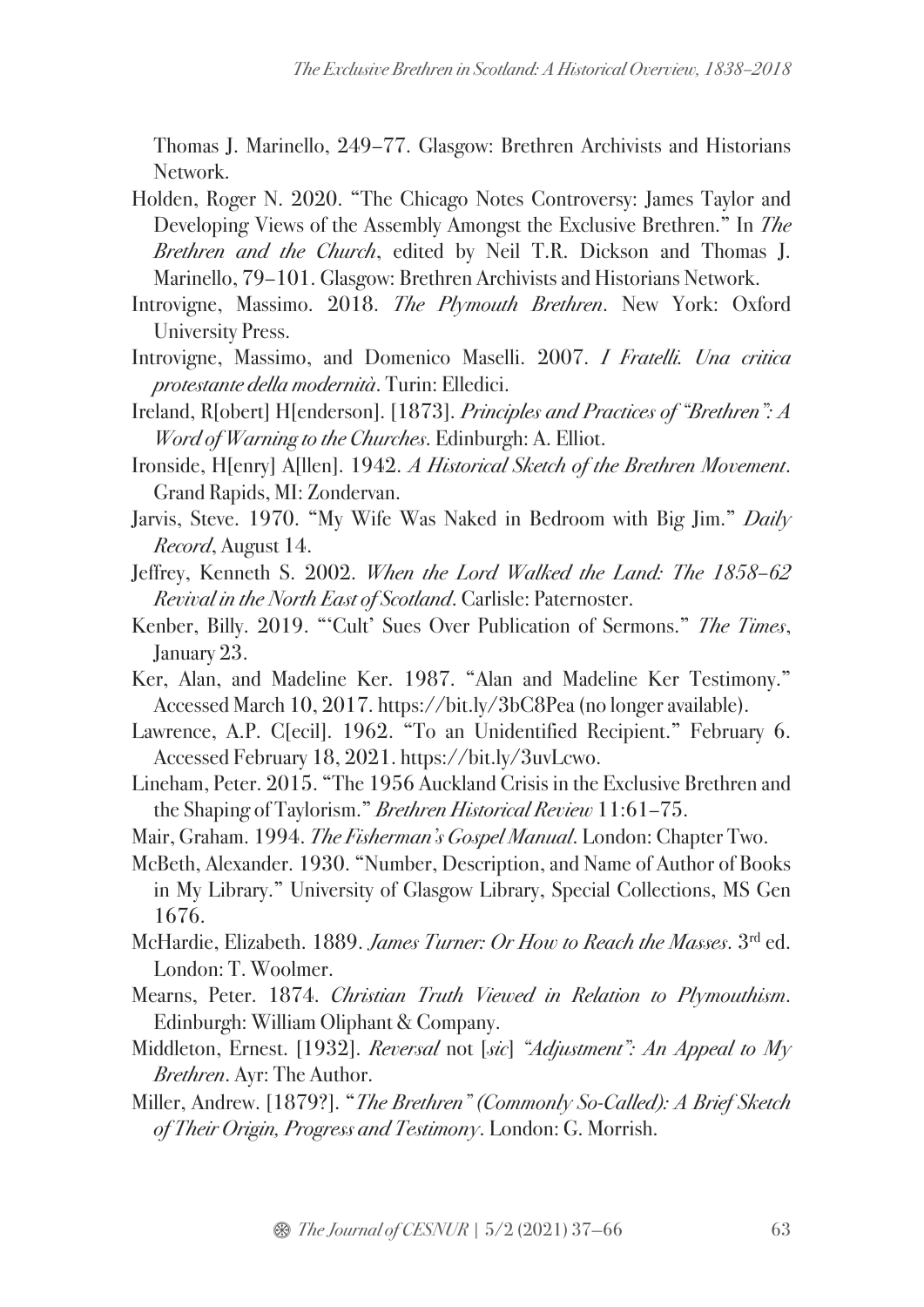- Murray, John. 1961. Letter to Mr. John Bulloch. September 7. Accessed February 18, 2021. https://www.mybrethren.org/history/framfree.htm.
- Mybrethren.org. n.d. "James Taylor (1870–1953)." Accessed February 18, 2021. https://www.mybrethren.org/bios/framjt.htm.
- Nicol, Mark. 2013. "I Was Raped by Leader of Exclusive Brethren." Mail on Sunday, January 27.
- Nimmo, Ian, and Alan Mackenzie. 1968. "In Search of God and the Devil." Press and Journal, March 21.
- Oberg, Mary. n.d. "Stanley McCallum—1904–87." Accessed February 21, 2021. http://www.mybrethren.org/bios/frambios.htm.
- PBCC [Plymouth Brethren Christian Church]. 2014. "Rebuttal of False Allegations Made Against Brethren in Winnipeg Free Press—Closed Door Church Article." May 10. Accessed January 10, 2020. https://bit.ly/3pK7wPq (no longer available).
- Press and Journal. 1962. "Unhappy Return for the 'Angel' from Macduff." March 7.
- Price, Alan, ed. 1970. Readings at Nostrand Avenue and Other Ministry. Vol. 3: Notes of Meetings in Barbados with G. R. Maynard, December 25–27. Barnet: Alan Price.
- Ritchie, Pam. 1970. "When All Lips Close." Evening Express, August 13.
- R[oss], Charles W., ed. 1904. Donald Ross: Pioneer Evangelist of the North of Scotland and United States of America. Kilmarnock: John Ritchie.
- Scotsman. 1918. "Awards." January 8.
- Scott, Geo. 1889. January 3, letter to unidentified recipient. Quoted in Rossshire Journal, March 1, 1889.
- Shivas, Stanley. 1972. "For the First Time Close Brethren Talk Openly." Daily Record, March 27.
- Shuff, Roger N. 1997. "Open to Closed: The Growth of Exclusivism Among Brethren in Britain 1848–1953." Brethren Archivists and Historians Network Review 1(1):10–23.
- Shuff, Roger N. 2005. Searching for the True Church: Brethren and Evangelicals in Mid-Twentieth Century England. Carlisle: Paternoster.
- Singer, Burns. 1960. "Fishermen of Scotland—2. Meeting the Brethren." Observer, December 11.
- S[tanley], C[harles]. [1889]. The Way the Lord Hath Led Me; or, Incidents of Gospel Work. London: G. Morrish.
- Stott, Rebecca. 2017. In the Days of Rain: A Father, a Daughter, a Cult. London: Fourth Estate.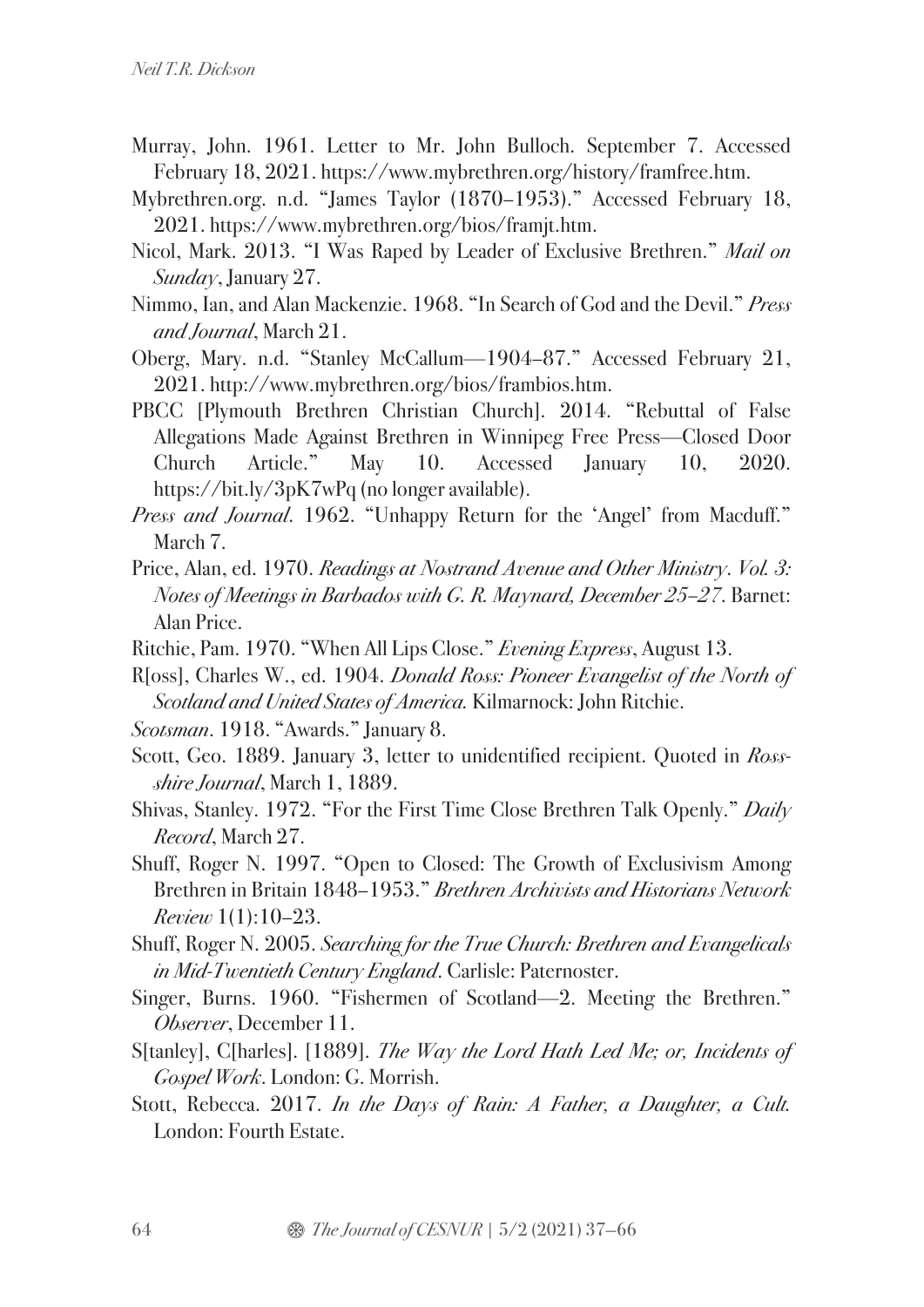- Stott, Robert, ed. [1970]. "If We Walk in the Light...": Aberdeen and New York 1970. Brighton: Privately published.
- Strawhorn, John, and William Boyd. 1951. The Third Statistical Account of Scotland: Ayrshire. Edinburgh: Oliver and Boyd.
- S[ymington], James Harvey. 1973. Notes of Meetings in Bristol, June 1973, J.H. Symington, vol. 12. Kingston-on-Thames: Bible & Gospel Trust.
- [Taylor, James, Sr.]. 1933. "The Outward Order of the Assembly (1)." In Ministry by J. Taylor (new series), 100 vol.,  $77:179-180$ . Kingston-on-Thames: Stow Hill Bible and Tract Depot.
- Taylor, James [Sr.] [1951]. "The City Nearest the Slain Man." In The Recovery and Maintenance of the Truth, edited by A.J. Gardiner, 158–62. Kingston-on-Thames: Stow Hill Bible and Tract Depot.
- [Taylor, James, Jr.]. [1964]. Copy of Letter and Replies to Queries to The Evening Express, Aberdeen, Scotland. From Mr. James Taylor, Jr. December 1964. London: Morrish & Co.
- The People. 1970. "'Angel' Jim Bars Britain." August 23.
- Thompson, Paul, Tony Wailey, and Trevor Lummis. 1983. Living the Fishing. London: Routledge.
- [Trowbridge, William H.]. 1952. List of Meetings 1952. Kingston-on-Thames: The Stow Hill Bible and Tract Depot.
- Wallace, Frank. 1985. Spiritual Songsters. Ramsgate: Stem Publishing.
- Watts, Thomas. 1879. "The Auld Kirk o' Dunse." Berwickshire News, March 4.
- Webster, Joseph. 2013. Anthropology of Protestantism: Faith and Crisis Among Scottish Fishermen. New York: Palgrave Macmillan.
- Webster, Joseph. 2018. "The Exclusive Brethren 'Doctrine of Separation': An Anthropology of Theology." In Theologically Engaged Anthropology, edited by J. Derrick Lemons, 315–35. Oxford: Oxford University Press.
- Webster, Joseph. 2019 "Whose Sins Do the Brethren Confess? The Problem of Sin as the Problem of Expiation." *Ethnos*, December 9. Accessed February 18, 2021. https://bit.ly/3khkCmf.
- Wilson, Bryan R. 1967a. "An Analysis of Sect Development." In Patterns of Sectarianism: Organisation and Ideology in Social and Religious Movements, edited by Bryan R. Wilson, 22–45. London: Heinemann.
- Wilson, Bryan R.1967b, "The Exclusive Brethren: A Case Study in the Evolution of a Sectarian Ideology." In Patterns of Sectarianism: Organisation and Ideology in Social and Religious Movements, edited by Bryan R. Wilson, 287– 342. London: Heinemann.
- Wilson, Bryan R. 1990. The Social Dimensions of Sectarianism: Sects and New Religious Movements in Contemporary Society. Oxford: Clarendon Press.